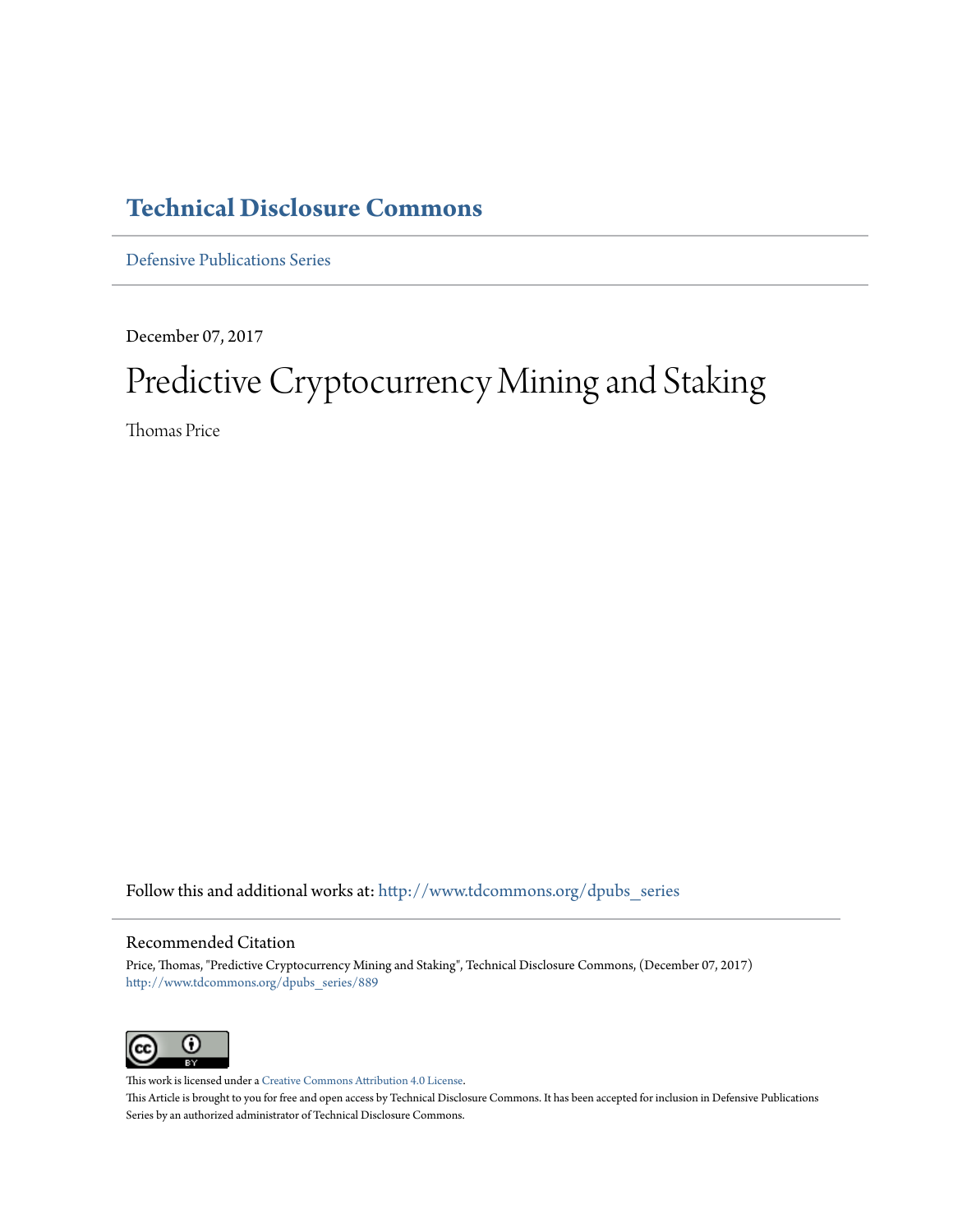#### **Predictive Cryptocurrency Mining and Staking**  Inventor: Thomas Price

#### **Overview**

Generally, the present disclosure is directed to determining the validity of a chain within a blockchain system. In particular, in some implementations, the systems and methods of the present disclosure can include or otherwise leverage one or more machine-learned models to predict the likelihood that a block within a blockchain system will be verified based on characteristics of the block.

#### **Example Figures**

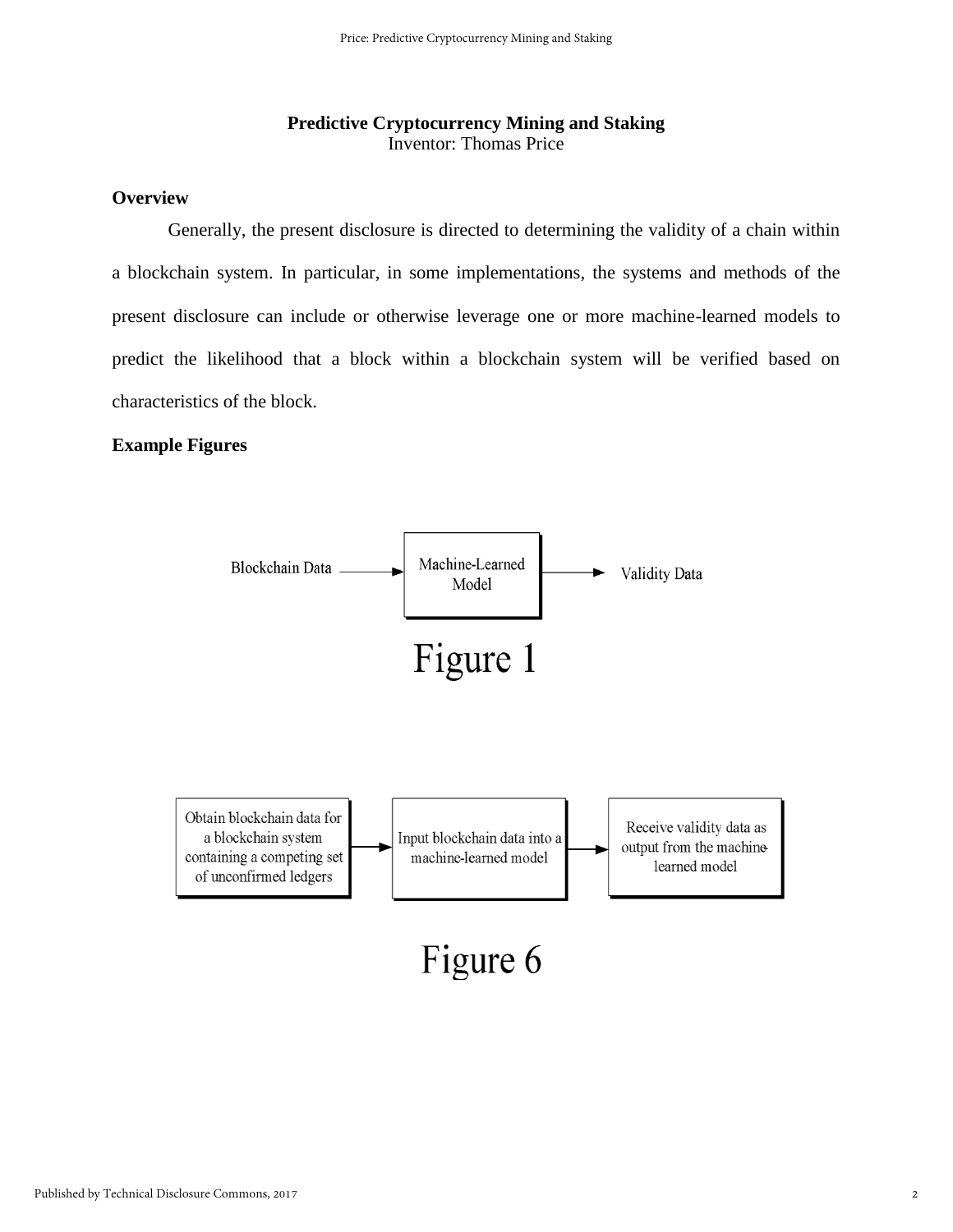#### **Introduction**

A blockchain database is a distributed ledger comprising transactions and blocks. Blocks hold batches of valid transactions. Each block includes the hash of the prior block in the blockchain, linking the two. The linked blocks form a chain. This iterative process confirms the integrity of the previous block across the entire chain. In this manner, blockchain systems can provide distributed consensus that a given data set is a "source of truth", making the data set very difficult to corrupt or alter after the fact. For example, blockchain systems can be used to confidently store sensitive data including medical records, financial ledgers, identity systems, etc.

Often these systems involve a "currency" that is created in exchange for the computational power that "miners" use to verify the blocks of data and incorporate them onto the end of the ledger. The output of these tokens is the financial incentive for transaction verifiers to use their computing power to verify the ledger. Many blockchain systems utilize a "proof-ofstake" model wherein token are "staked" or wagered as a way to provide an economic incentive for the blockchain to agree on a single ledger history. Blockchain systems need a way to decide on which of a possibly-competing set of ledgers should be chosen as the truthful ledger, agreed on by the network, and used as the basis for more data that needs to be added, robust to attacks that try to add incorrect information. What is needed is a method for predicting which chain will eventually be determined to be valid to enable accurate staking.

#### **Summary**

Generally, the present disclosure is directed to determining the validity of a chain within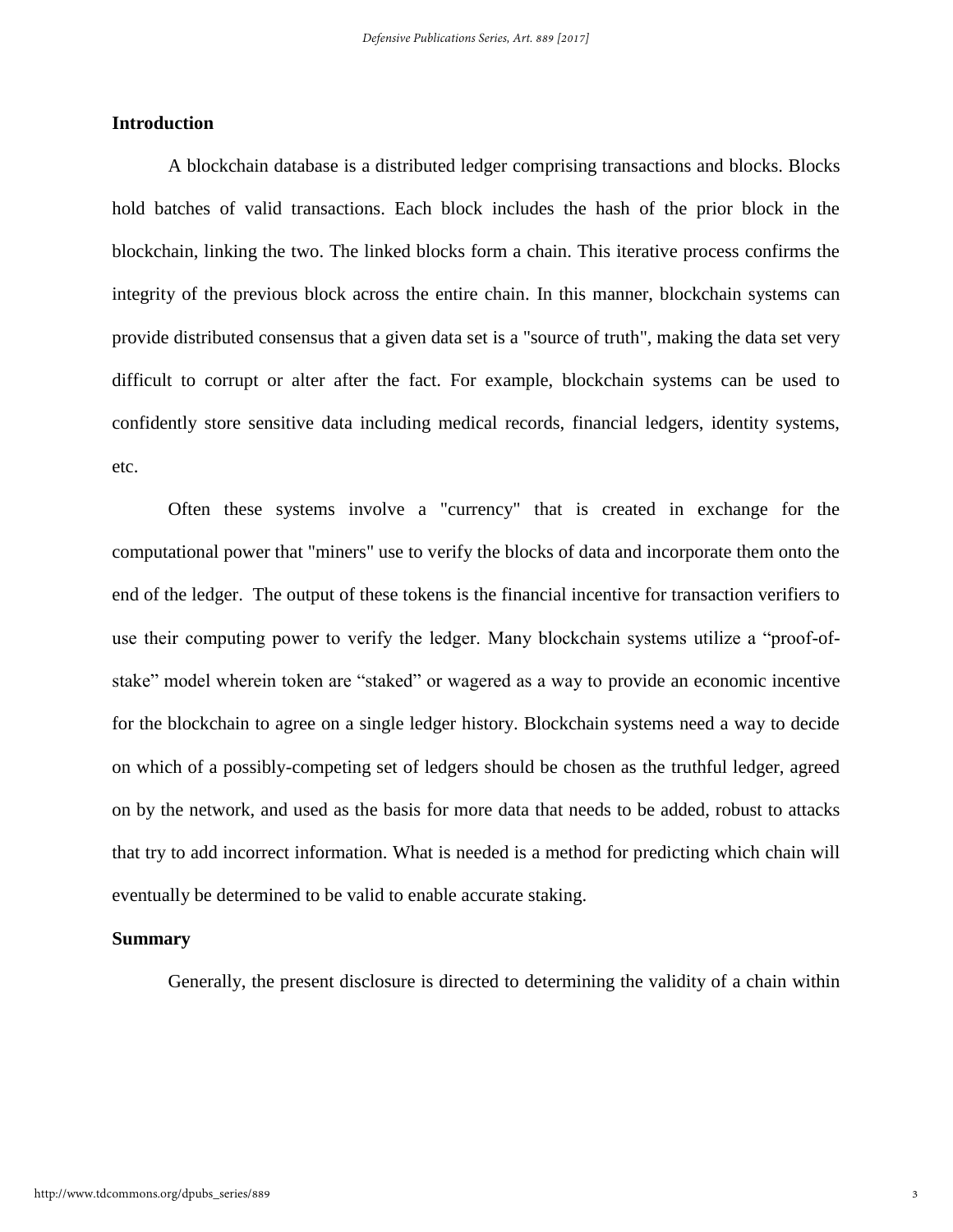a blockchain system. In particular, in some implementations, the systems and methods of the present disclosure can include or otherwise leverage one or more machine-learned models to predict the likelihood that a block within a blockchain system will be verified based on characteristics of the block.

A computing system can employ a machine-learned model to predict which of a competing set of unconfirmed ledgers will be confirmed into an existing blockchain ledger. The prediction can be used to, for example, place a stake on an unconfirmed ledger with confidence that it is the "true" ledger. For instance, the machine-learned model may be a logistic regression model, SVM, and/or a neural network.

The machine-learned model can use input data comprising information related to the existing blockchain ledger, information related to the competing set of unconfirmed ledgers, and/or any other verifiers existing within the blockchain network. For example, information related to the existing blockchain ledger can include length of the blockchain, number of orphan blocks, length of orphan blocks, and/or other suitable data about the existing blockchain ledger. Information related to the competing set of unconfirmed ledgers can include stakes placed on each competing ledger, the length of the competing ledgers, ID and amount of currency staked on the competing ledgers, location of stakeholders, latency of stakeholders, other information about stakeholders, and/or other information relating to the competing set of unconfirmed ledgers.

Based on the input data, the machine-learned model can predict which of a competing set of unconfirmed ledgers is likely to be confirmed into a blockchain ledger. For example, the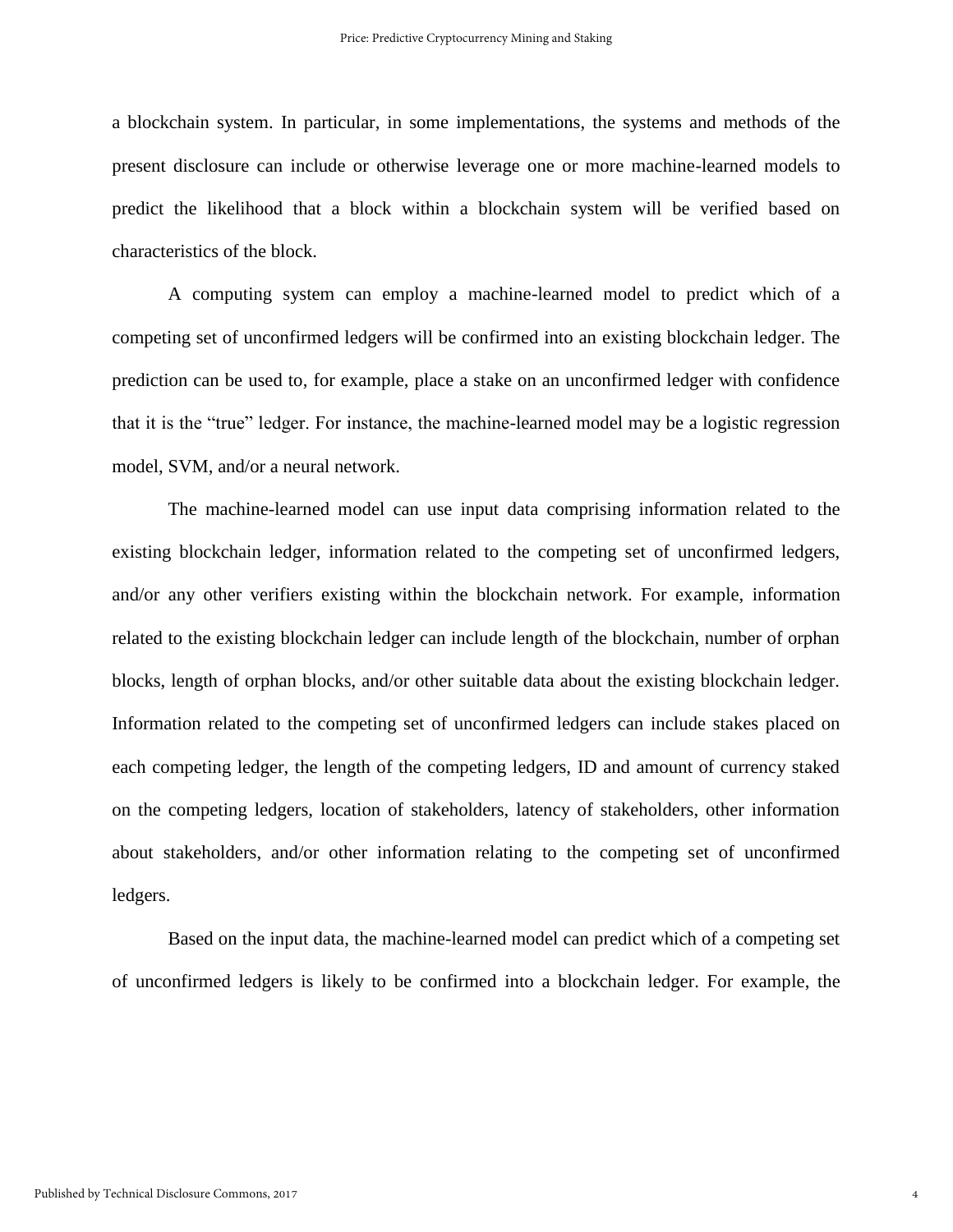machine-learned model can predict for likelihood (e.g., probability) that a particular ledger will be verified into a source-of-truth central blockchain. Thus, a likelihood can be predicted for each of one or more unconfirmed ledgers. The predicted likelihood(s) can be predicted for each ledger individually or the predicted likelihoods can be predicted as a set (e.g., a probability that one will be confirmed over the other(s) in the set).

In one example, the model may predict that the longer of a set of unconfirmed ledgers is likely to be confirmed into a blockchain ledger. As another example, the machine-learned model may predict that the unconfirmed ledger with the highest stake is likely to be confirmed into the blockchain. As yet another example, the machine-learned model may predict that the unconfirmed ledger with the highest number of stakes is likely to be confirmed into the blockchain ledger. As a further example, the machine-learned model may predict that an unconfirmed ledger with stakes (e.g. a large number or majority of stakes) from a disreputable location (e.g. a country with lax network security) or stakes from a low latency are not likely to be confirmed into the blockchain ledger.

Thus, a system can predict which of a competing set of unconfirmed ledgers will be confirmed into a blockchain ledger. This can allow a prospective stakeholder to place a stake on an unconfirmed ledger with a confidence that the ledger is the valid ledger and can save computing resources from verifying ledgers which are likely to be invalid. More particularly, the system described herein can enable a prospective stakeholder to place a stake of appropriate magnitude on an unconfirmed ledger given the predicted likelihood that such ledger will be verified into the central blockchain. The system described herein can additionally contribute to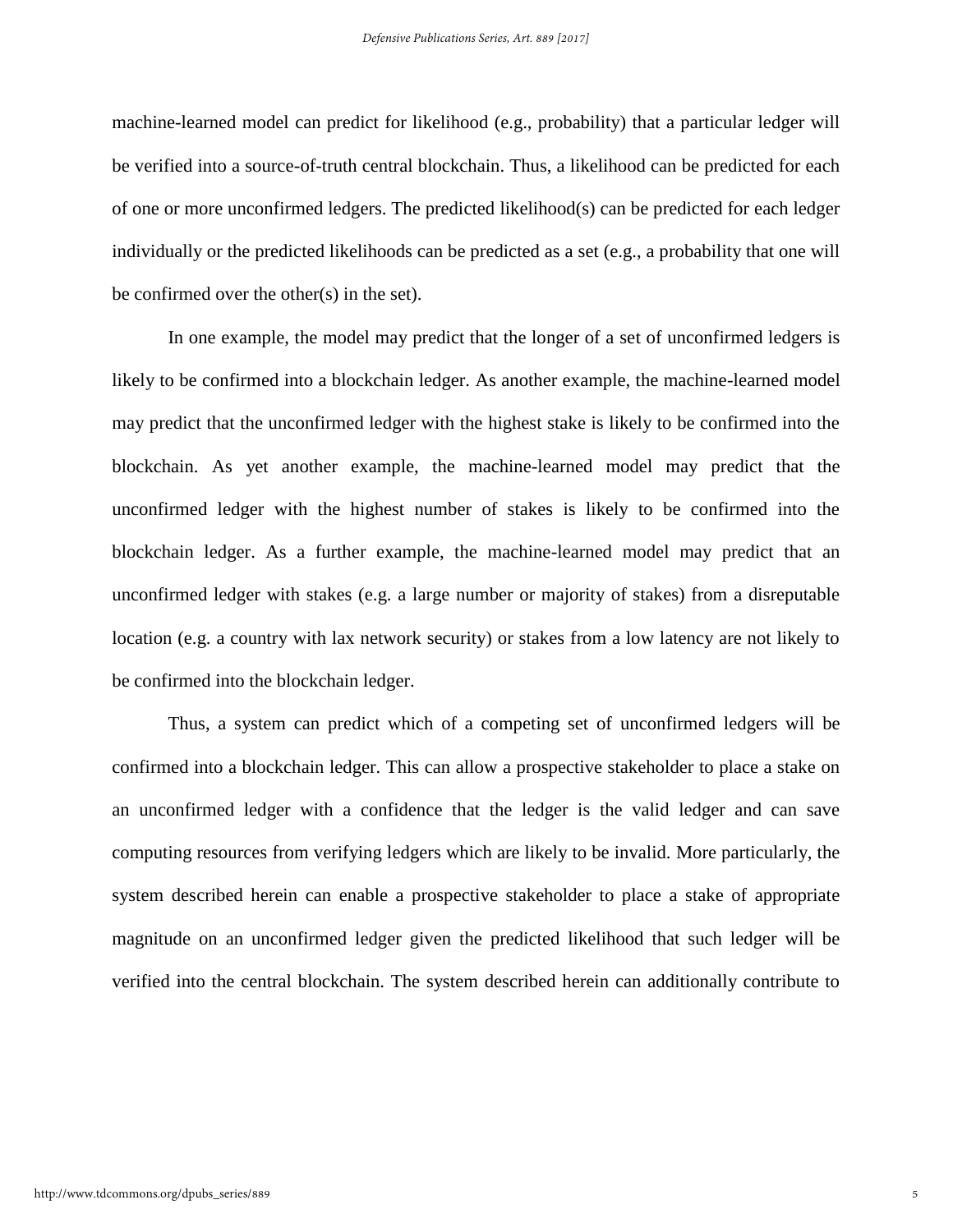increased security in the system by reducing the likelihood of an invalid ledger being included in the system.

#### **Detailed Description**

As described above, the present disclosure is directed to determining the validity of a chain within a blockchain system. In particular, in some implementations, the systems and methods of the present disclosure can include or otherwise leverage one or more machinelearned models to predict the likelihood that a block within a blockchain system will be verified based on characteristics of the block.

Figure 1 depicts a block diagram of an example machine-learned model according to example implementations of the present disclosure. As illustrated in Figure 1, in some implementations, the machine-learned model is trained to receive input data of one or more types and, in response, provide output data of one or more types. Thus, Figure 1 illustrates the machine-learned model performing inference.

In some implementations, the input data can include one or more features that are associated with an instance or an example. In some implementations, the one or more features associated with the instance or example can be organized into a feature vector. In some implementations, the output data can include one or more predictions. Predictions can also be referred to as inferences. Thus, given features associated with a particular instance, the machinelearned model can output a prediction for such instance based on the features.

The machine-learned model can be or include one or more of various different types of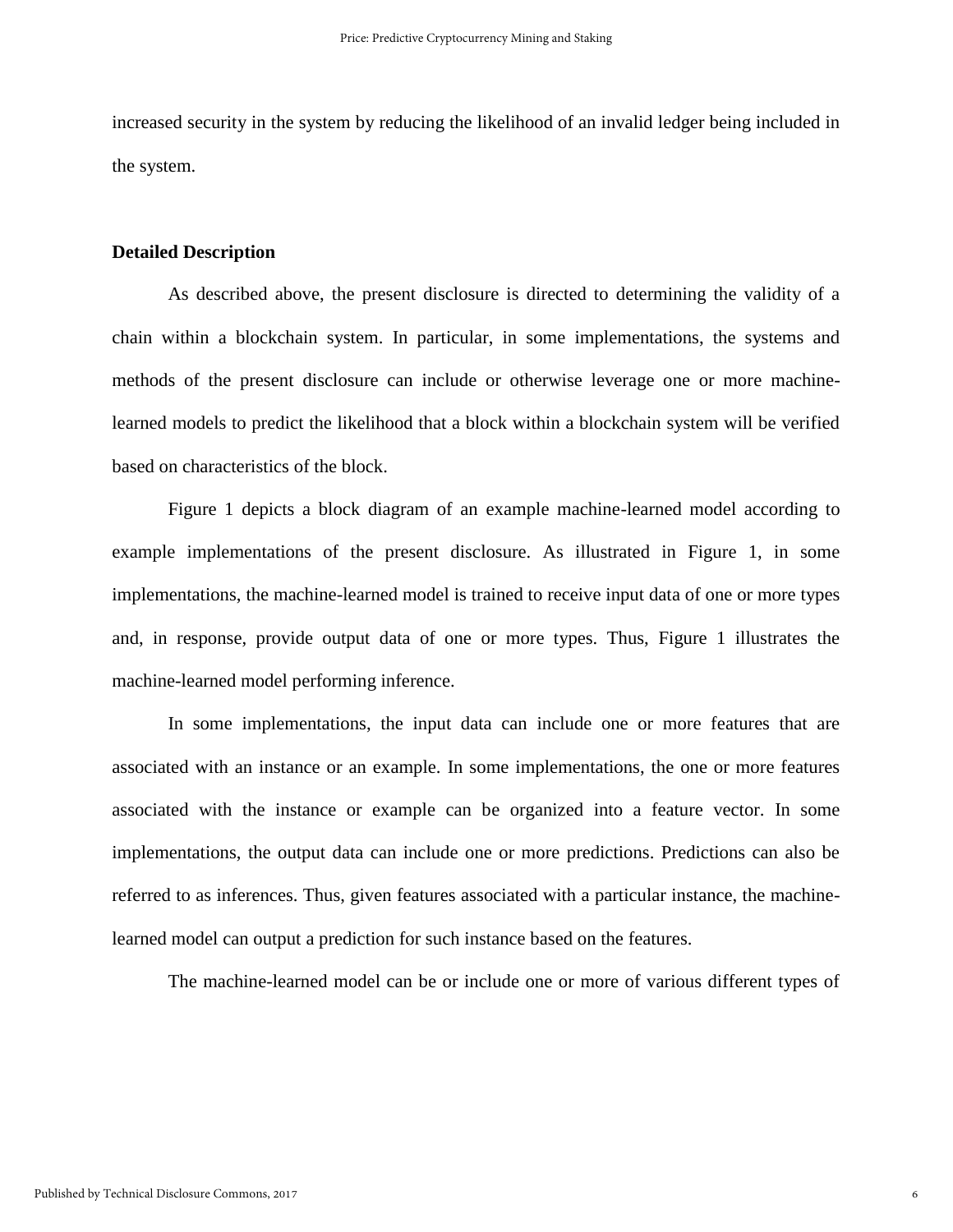machine-learned models. In particular, in some implementations, the machine-learned model can perform classification, regression, clustering, anomaly detection, recommendation generation, and/or other tasks.

In some implementations, the machine-learned model can perform various types of classification based on the input data. For example, the machine-learned model can perform binary classification or multiclass classification. In binary classification, the output data can include a classification of the input data into one of two different classes. In multiclass classification, the output data can include a classification of the input data into one (or more) of more than two classes. The classifications can be single label or multi-label.

In some implementations, the machine-learned model can perform discrete categorical classification in which the input data is simply classified into one or more classes or categories.

In some implementations, the machine-learned model can perform classification in which the machine-learned model provides, for each of one or more classes, a numerical value descriptive of a degree to which it is believed that the input data should be classified into the corresponding class. In some instances, the numerical values provided by the machine-learned model can be referred to as "confidence scores" that are indicative of a respective confidence associated with classification of the input into the respective class. In some implementations, the confidence scores can be compared to one or more thresholds to render a discrete categorical prediction. In some implementations, only a certain number of classes (e.g., one) with the relatively largest confidence scores can be selected to render a discrete categorical prediction.

In some implementations, the machine-learned model can provide a probabilistic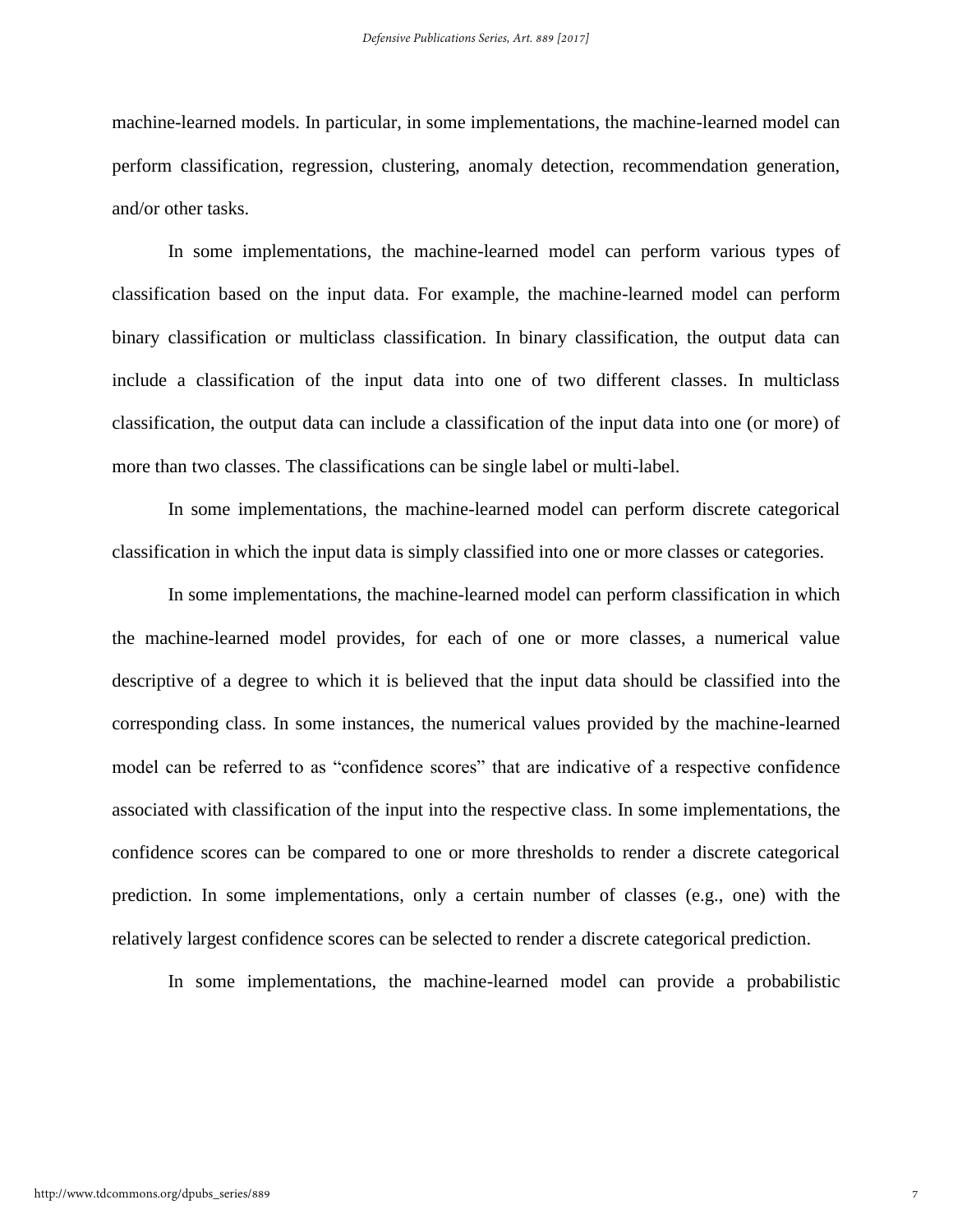classification. For example, the machine-learned model can be able to predict, given a sample input, a probability distribution over a set of classes. Thus, rather than outputting only the most likely class to which the sample input should belong, the machine-learned model can output, for each class, a probability that the sample input belongs to such class. In some implementations, the probability distribution over all possible classes can sum to one. In some implementations, a softmax function or layer can be used to squash a set of real values respectively associated with the possible classes to a set of real values in the range  $(0, 1)$  that sum to one.

In some implementations, the probabilities provided by the probability distribution can be compared to one or more thresholds to render a discrete categorical prediction. In some implementations, only a certain number of classes (e.g., one) with the relatively largest predicted probability can be selected to render a discrete categorical prediction.

In some implementations in which the machine-learned model performs classification, the machine-learned model can be trained using supervised learning techniques. For example, the machine-learned model can be trained on a training dataset that includes training examples labeled as belonging (or not belonging) to one or more classes. Further details regarding supervised training techniques are provided below.

In some implementations, the machine-learned model can perform regression to provide output data in the form of a continuous numeric value. The continuous numeric value can correspond to any number of different metrics or numeric representations, including, for example, currency values, scores, or other numeric representations. As examples, the machinelearned model can perform linear regression, polynomial regression, or nonlinear regression. As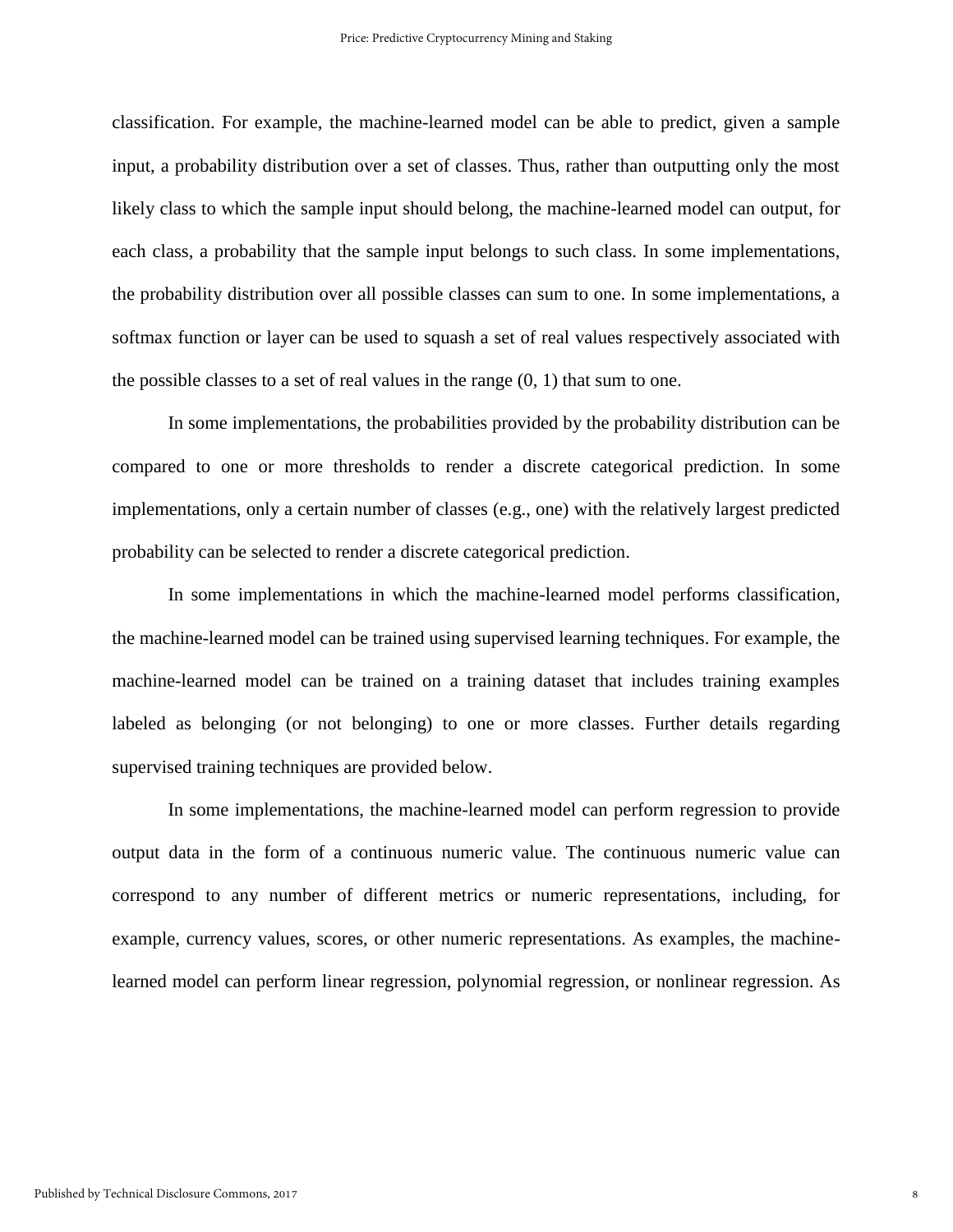examples, the machine-learned model can perform simple regression or multiple regression. As described above, in some implementations, a softmax function or layer can be used to squash a set of real values respectively associated with a two or more possible classes to a set of real values in the range (0, 1) that sum to one.

In some implementations, the machine-learned model can perform various types of clustering. For example, the machine-learned model can identify one or more previously-defined clusters to which the input data most likely corresponds. As another example, the machinelearned model can identify one or more clusters within the input data. That is, in instances in which the input data includes multiple objects, documents, or other entities, the machine-learned model can sort the multiple entities included in the input data into a number of clusters. In some implementations in which the machine-learned model performs clustering, the machine-learned model can be trained using unsupervised learning techniques.

In some implementations, the machine-learned model can perform anomaly detection or outlier detection. For example, the machine-learned model can identify input data that does not conform to an expected pattern or other characteristic (e.g., as previously observed from previous input data). As examples, the anomaly detection can be used for fraud detection or system failure detection.

In some implementations, the machine-learned model can provide output data in the form of one or more recommendations. For example, the machine-learned model can be included in a recommendation system or engine. As an example, given input data that describes previous outcomes for certain entities (e.g., a score, ranking, or rating indicative of an amount of success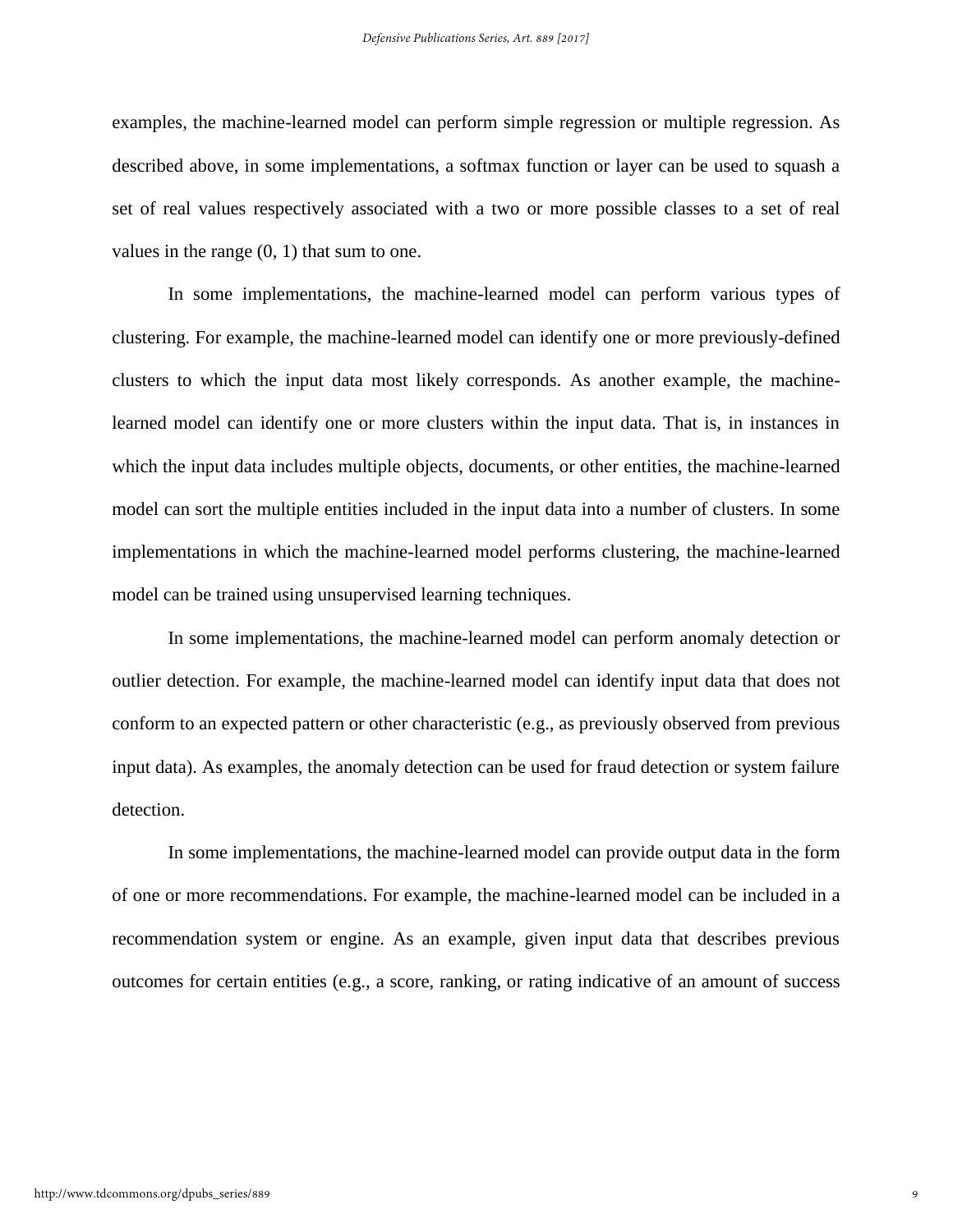or enjoyment), the machine-learned model can output a suggestion or recommendation of one or more additional entities that, based on the previous outcomes, are expected to have a desired outcome (e.g., elicit a score, ranking, or rating indicative of success or enjoyment). As one example, given input data descriptive of a number of products purchased or rated highly by a user, a recommendation system can output a suggestion or recommendation of an additional product that the user might enjoy or wish to purchase.

In some implementations, the machine-learned model can act as an agent within an environment. For example, the machine-learned model can be trained using reinforcement learning, which will be discussed in further detail below.

In some implementations, the machine-learned model can be a parametric model while, in other implementations, the machine-learned model can be a non-parametric model. In some implementations, the machine-learned model can be a linear model while, in other implementations, the machine-learned model can be a non-linear model.

As described above, the machine-learned model can be or include one or more of various different types of machine-learned models. Examples of such different types of machine-learned models are provided below for illustration. One or more of the example models described below can be used (e.g., combined) to provide the output data in response to the input data. Additional models beyond the example models provided below can be used as well.

In some implementations, the machine-learned model can be or include one or more classifier models such as, for example, linear classification models; quadratic classification models; etc.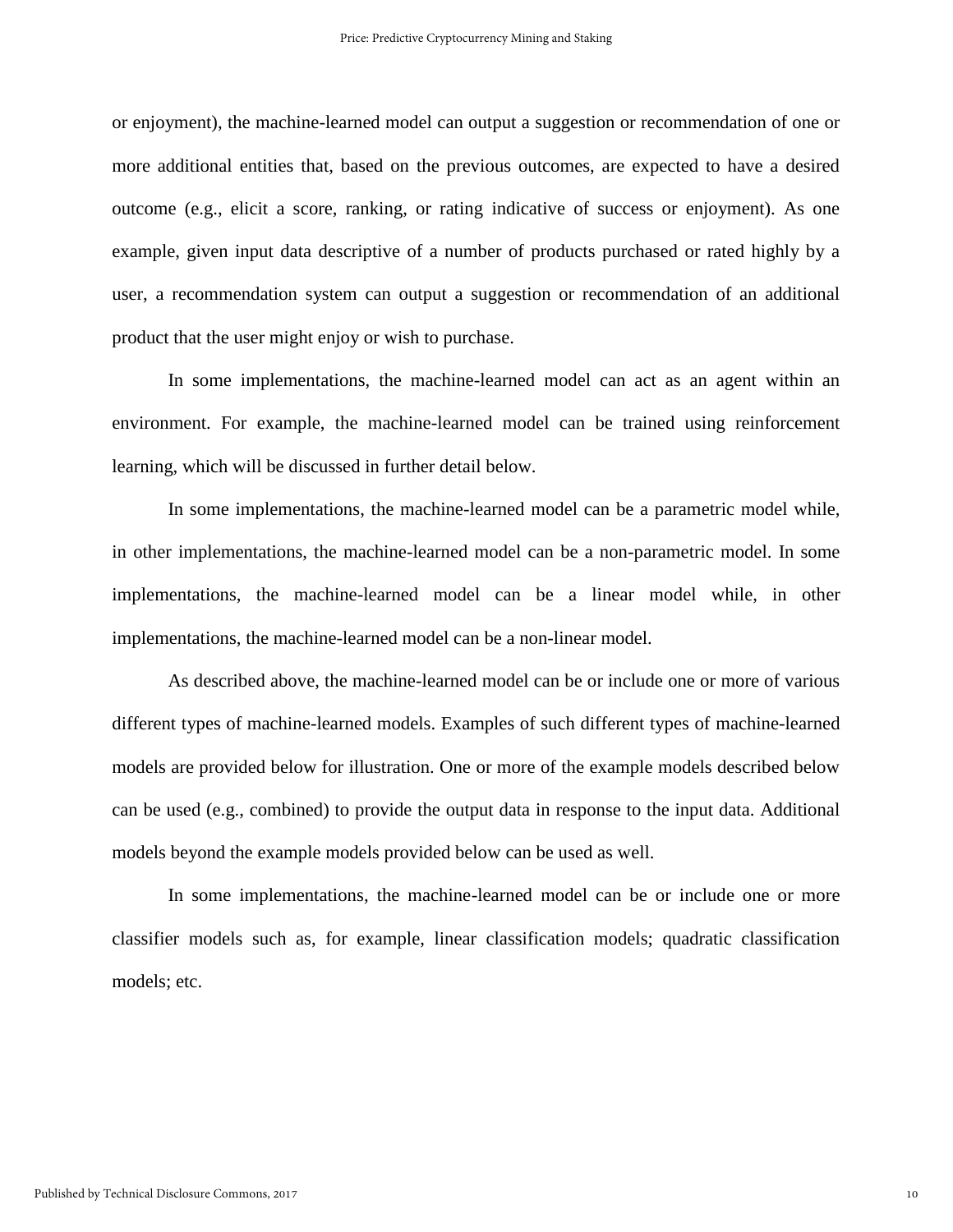In some implementations, the machine-learned model can be or include one or more regression models such as, for example, simple linear regression models; multiple linear regression models; logistic regression models; stepwise regression models; multivariate adaptive regression splines; locally estimated scatterplot smoothing models; etc.

In some implementations, the machine-learned model can be or include one or more decision tree-based models such as, for example, classification and/or regression trees; iterative dichotomiser 3 decision trees; C4.5 decision trees; chi-squared automatic interaction detection decision trees; decision stumps; conditional decision trees; etc.

In some implementations, the machine-learned model can be or include one or more kernel machines. In some implementations, the machine-learned model can be or include one or more support vector machines.

In some implementations, the machine-learned model can be or include one or more instance-based learning models such as, for example, learning vector quantization models; selforganizing map models; locally weighted learning models; etc.

In some implementations, the machine-learned model can be or include one or more nearest neighbor models such as, for example, k-nearest neighbor classifications models; knearest neighbors regression models; etc.

In some implementations, the machine-learned model can be or include one or more Bayesian models such as, for example, naïve Bayes models; Gaussian naïve Bayes models; multinomial naïve Bayes models; averaged one-dependence estimators; Bayesian networks; Bayesian belief networks; hidden Markov models; etc.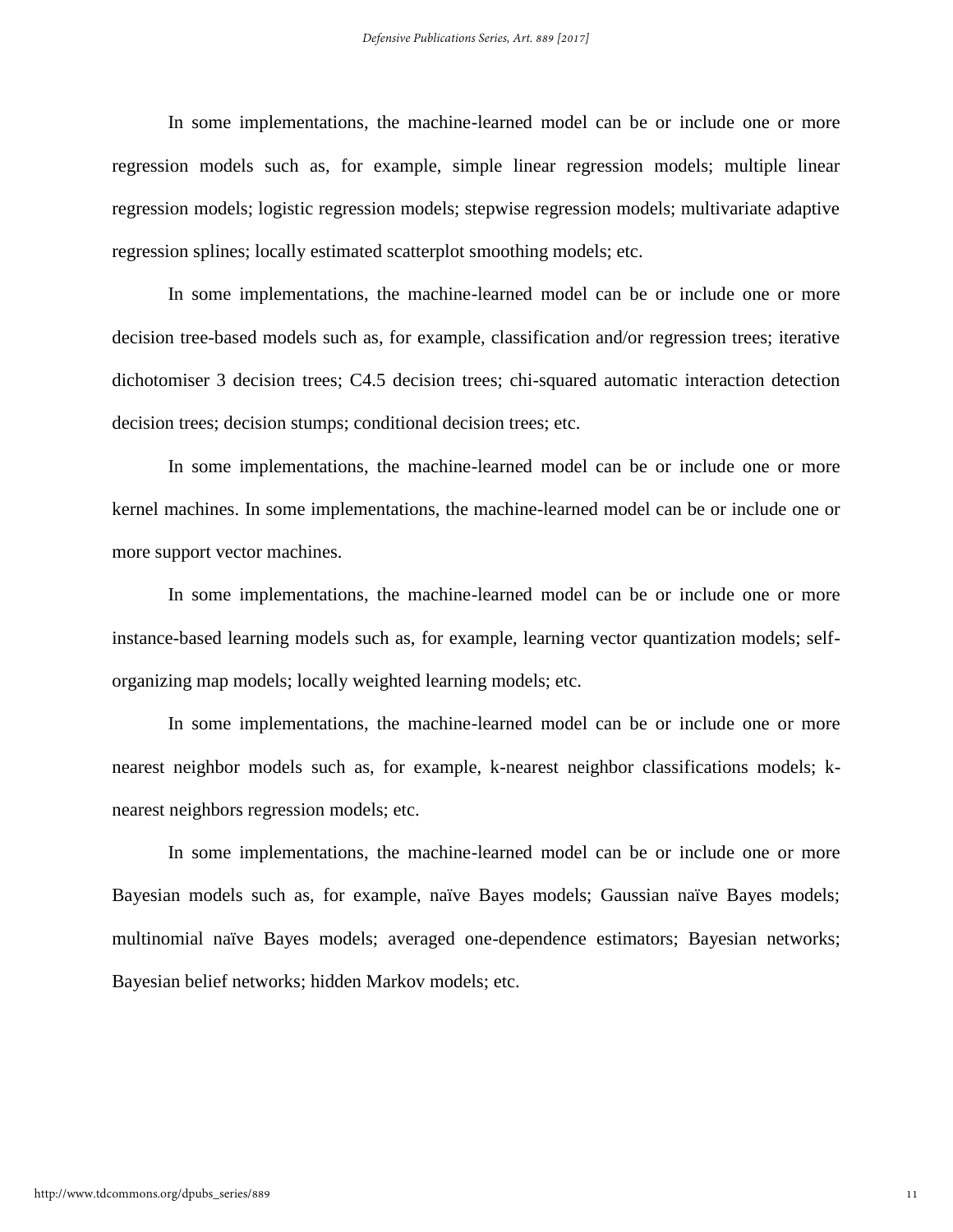In some implementations, the machine-learned model can be or include one or more artificial neural networks (also referred to simply as neural networks). A neural network can include a group of connected nodes, which also can be referred to as neurons or perceptrons. A neural network can be organized into one or more layers. Neural networks that include multiple layers can be referred to as "deep" networks. A deep network can include an input layer, an output layer, and one or more hidden layers positioned between the input layer and the output layer. The nodes of the neural network can be connected or non-fully connected.

In some implementations, the machine-learned model can be or include one or more feed forward neural networks. In feed forward networks, the connections between nodes do not form a cycle. For example, each connection can connect a node from an earlier layer to a node from a later layer.

In some instances, the machine-learned model can be or include one or more recurrent neural networks. In some instances, at least some of the nodes of a recurrent neural network can form a cycle. Recurrent neural networks can be especially useful for processing input data that is sequential in nature. In particular, in some instances, a recurrent neural network can pass or retain information from a previous portion of the input data sequence to a subsequent portion of the input data sequence through the use of recurrent or directed cyclical node connections.

As one example, sequential input data can include time-series data (e.g., sensor data versus time or imagery captured at different times). For example, a recurrent neural network can analyze sensor data versus time to detect or predict a swipe direction, to perform handwriting recognition, etc. As another example, sequential input data can include words in a sentence (e.g.,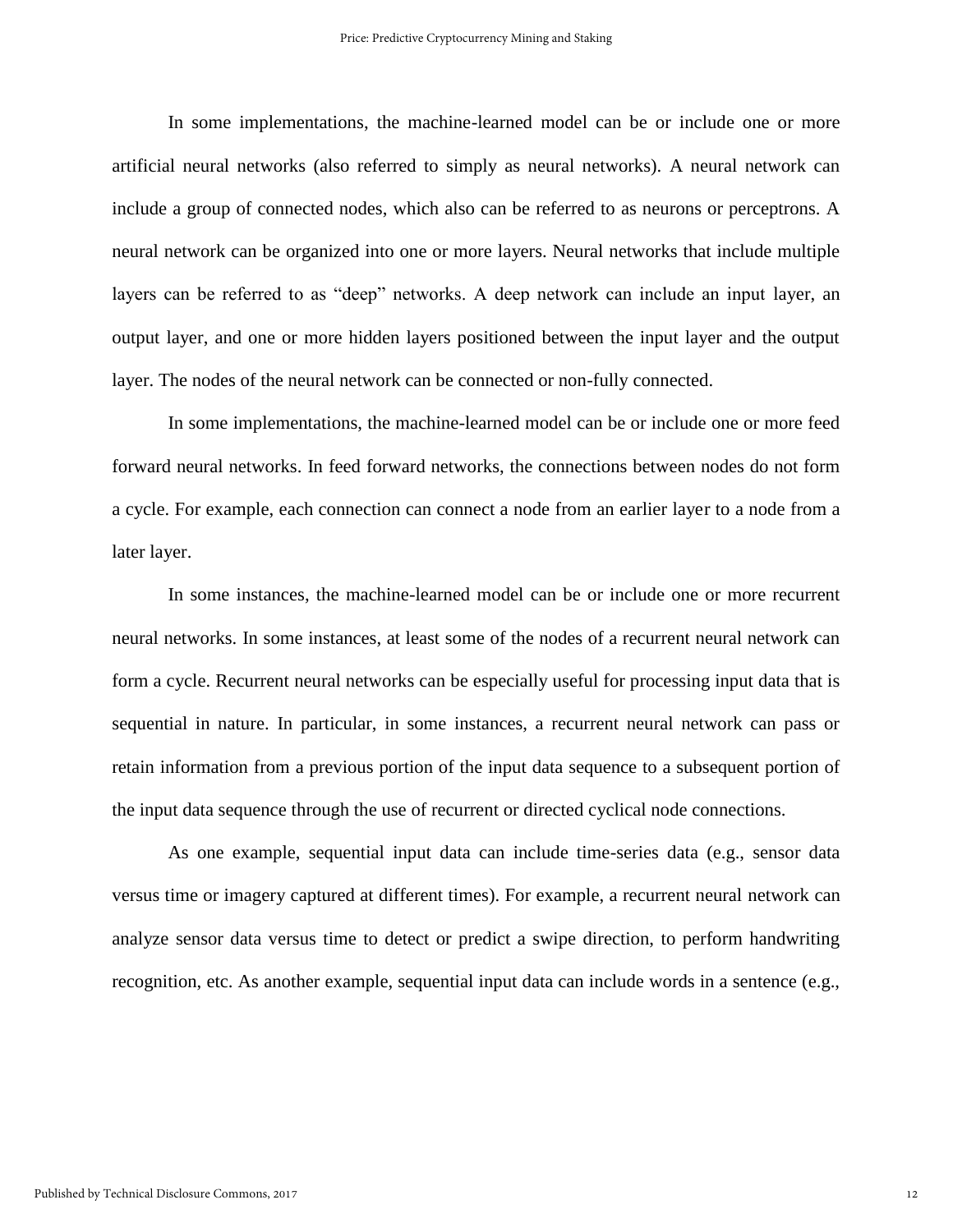for natural language processing, speech detection or processing, etc.); notes in a musical composition; sequential actions taken by a user (e.g., to detect or predict sequential application usage); sequential object states; etc.

Example recurrent neural networks include long short-term (LSTM) recurrent neural networks; gated recurrent units; bi-direction recurrent neural networks; continuous time recurrent neural networks; neural history compressors; echo state networks; Elman networks; Jordan networks; recursive neural networks; Hopfield networks; fully recurrent networks; sequence-tosequence configurations; etc.

In some implementations, the machine-learned model can be or include one or more convolutional neural networks. In some instances, a convolutional neural network can include one or more convolutional layers that perform convolutions over input data using learned filters. Filters can also be referred to as kernels. Convolutional neural networks can be especially useful for vision problems such as when the input data includes imagery such as still images or video. However, convolutional neural networks can also be applied for natural language processing.

In some implementations, the machine-learned model can be or include one or more generative networks such as, for example, generative adversarial networks. Generative networks can be used to generate new data such as new images or other content.

In some implementations, the machine-learned model can be or include an autoencoder. In some instances, the aim of an autoencoder is to learn a representation (e.g., a lowerdimensional encoding) for a set of data, typically for the purpose of dimensionality reduction. For example, in some instances, an autoencoder can seek to encode the input data and then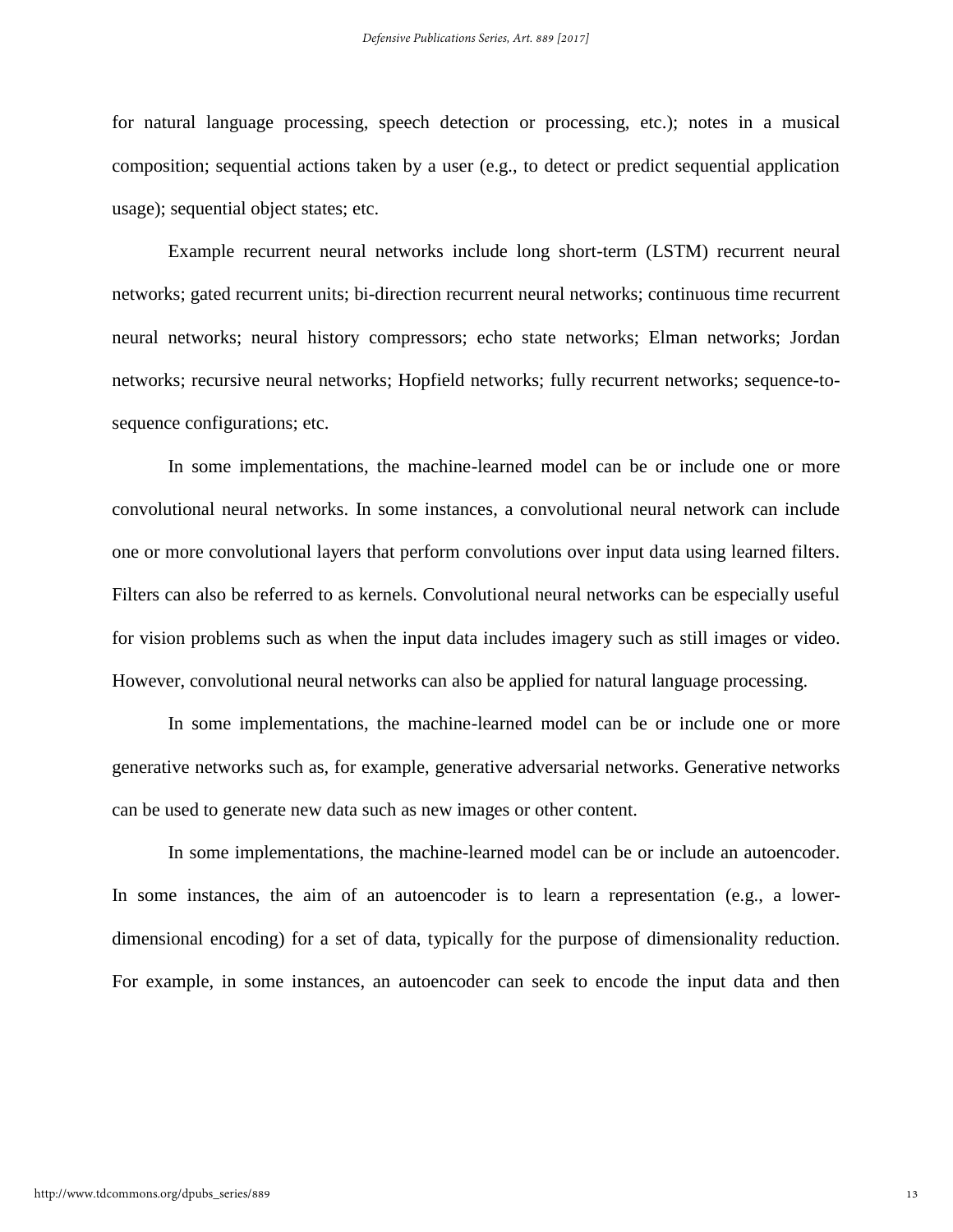provide output data that reconstructs the input data from the encoding. Recently, the autoencoder concept has become more widely used for learning generative models of data. In some instances, the autoencoder can include additional losses beyond reconstructing the input data.

In some implementations, the machine-learned model can be or include one or more other forms of artificial neural networks such as, for example, deep Boltzmann machines; deep belief networks; stacked autoencoders; etc. Any of the neural networks described herein can be combined (e.g., stacked) to form more complex networks.

In some implementations, one or more neural networks can be used to provide an embedding based on the input data. For example, the embedding can be a representation of knowledge abstracted from the input data into one or more learned dimensions. In some instances, embeddings can be a useful source for identifying related entities. In some instances embeddings can be extracted from the output of the network, while in other instances embeddings can be extracted from any hidden node or layer of the network (e.g., a close to final but not final layer of the network). Embeddings can be useful for performing auto suggest next video, product suggestion, entity or object recognition, etc. In some instances, embeddings be useful inputs for downstream models. For example, embeddings can be useful to generalize input data (e.g., search queries) for a downstream model or processing system.

In some implementations, the machine-learned model can include one or more clustering models such as, for example, k-means clustering models; k-medians clustering models; expectation maximization models; hierarchical clustering models; etc.

In some implementations, the machine-learned model can perform one or more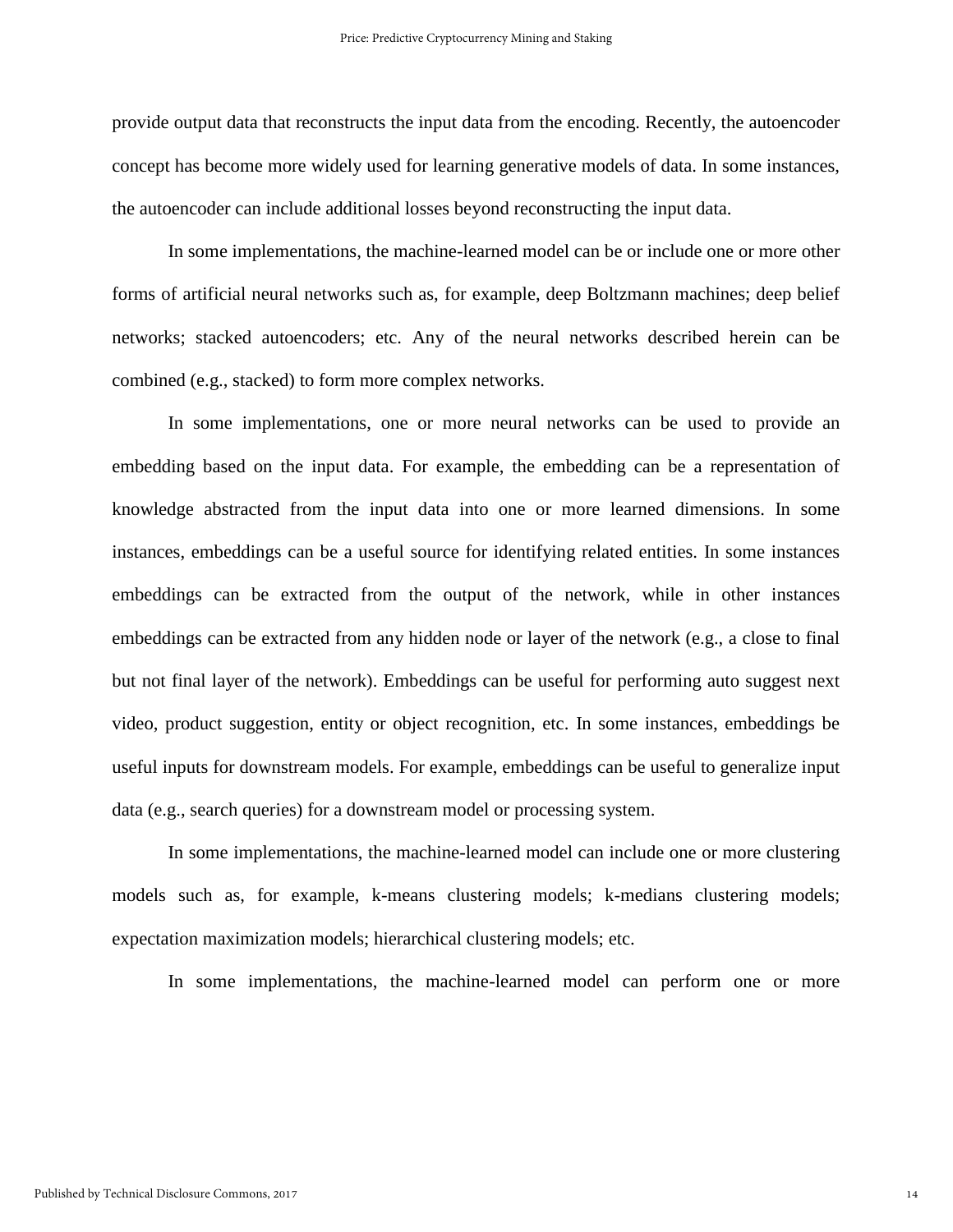dimensionality reduction techniques such as, for example, principal component analysis; kernel principal component analysis; graph-based kernel principal component analysis; principal component regression; partial least squares regression; Sammon mapping; multidimensional scaling; projection pursuit; linear discriminant analysis; mixture discriminant analysis; quadratic discriminant analysis; generalized discriminant analysis; flexible discriminant analysis; autoencoding; etc.

In some implementations, the machine-learned model can perform or be subjected to one or more reinforcement learning techniques such as Markov decision processes; dynamic programming; Q functions or Q-learning; value function approaches; deep Q-networks; differentiable neural computers; asynchronous advantage actor-critics; deterministic policy gradient; etc.

In some implementations, the machine-learned model can be an autoregressive model. In some instances, an autoregressive model can specify that the output data depends linearly on its own previous values and on a stochastic term. In some instances, an autoregressive model can take the form of a stochastic difference equation. One example autoregressive model is WaveNet, which is a generative model for raw audio.

In some implementations, the machine-learned model can include or form part of a multiple model ensemble. As one example, bootstrap aggregating can be performed, which can also be referred to as "bagging." In bootstrap aggregating, a training dataset is split into a number of subsets (e.g., through random sampling with replacement) and a plurality of models are respectively trained on the number of subsets. At inference time, respective outputs of the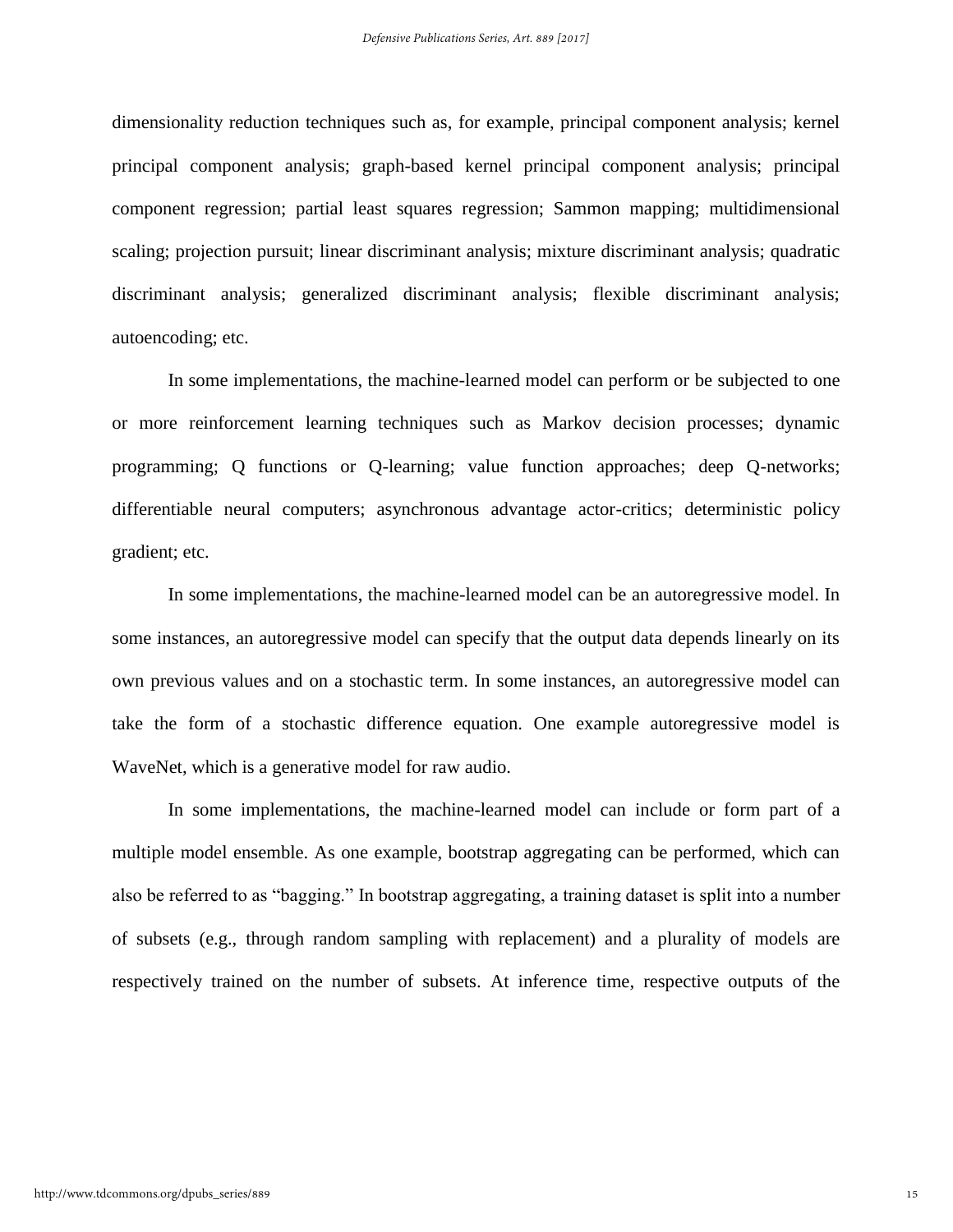plurality of models can be combined (e.g., through averaging, voting, or other techniques) and used as the output of the ensemble.

One example model ensemble is a random forest, which can also be referred to as a random decision forest. Random forests are an ensemble learning method for classification, regression, and other tasks. Random forests are generated by producing a plurality of decision trees at training time. In some instances, at inference time, the class that is the mode of the classes (classification) or the mean prediction (regression) of the individual trees can be used as the output of the forest. Random decision forests can correct for decision trees' tendency to overfit their training set.

Another example ensemble technique is stacking, which can, in some instances, be referred to as stacked generalization. Stacking includes training a combiner model to blend or otherwise combine the predictions of several other machine-learned models. Thus, a plurality of machine-learned models (e.g., of same or different type) can be trained based on training data. In addition, a combiner model can be trained to take the predictions from the other machine-learned models as inputs and, in response, produce a final inference or prediction. In some instances, a single-layer logistic regression model can be used as the combiner model.

Another example ensemble technique is boosting. Boosting can include incrementally building an ensemble by iteratively training weak models and then adding to a final strong model. For example, in some instances, each new model can be trained to emphasize the training examples that previous models misinterpreted (e.g., misclassified). For example, a weight associated with each of such misinterpreted examples can be increased. One common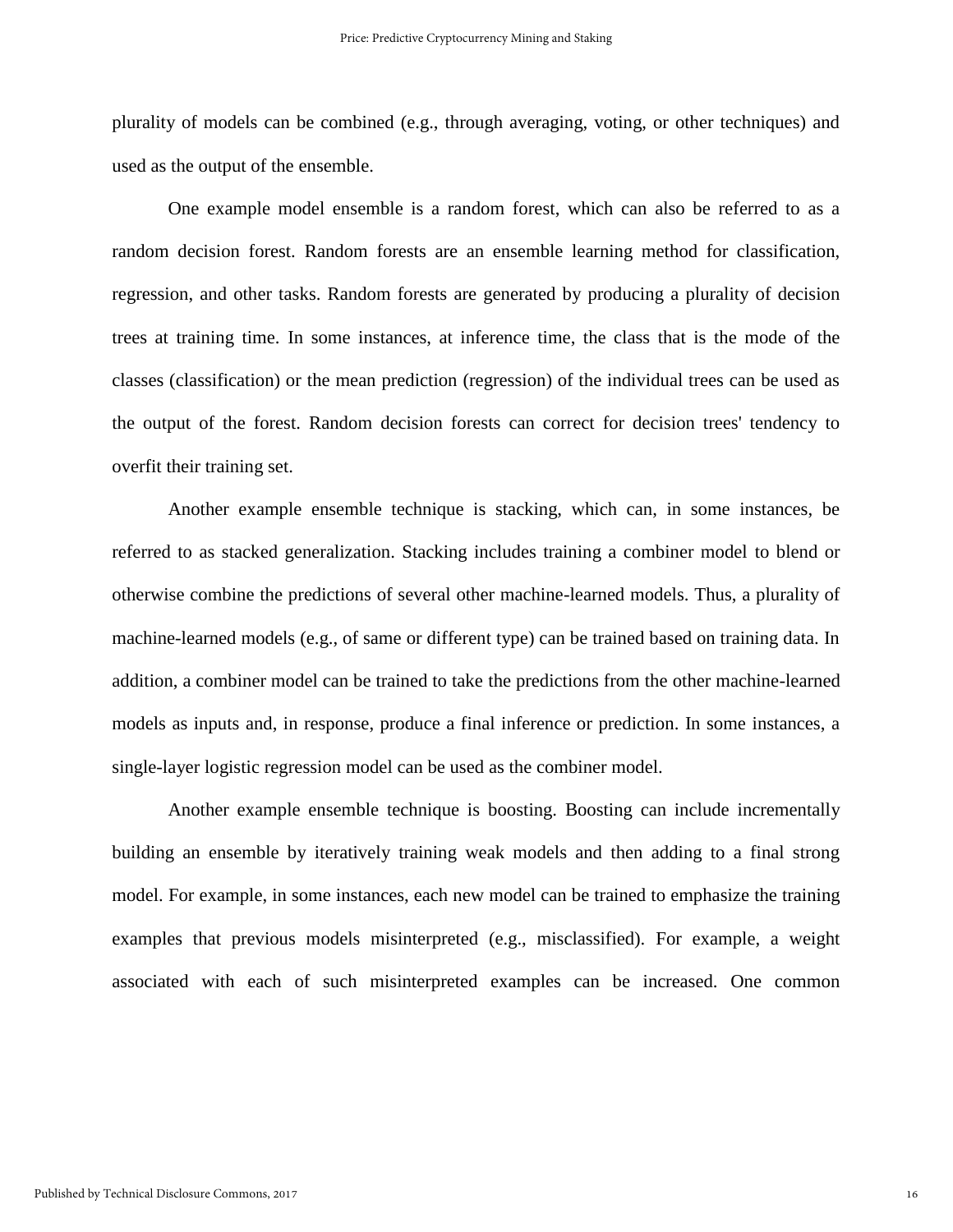implementation of boosting is AdaBoost, which can also be referred to as Adaptive Boosting. Other example boosting techniques include LPBoost; TotalBoost; BrownBoost; xgboost; MadaBoost, LogitBoost, gradient boosting; etc.

Furthermore, any of the models described above (e.g., regression models and artificial neural networks) can be combined to form an ensemble. As an example, an ensemble can include a top level machine-learned model or a heuristic function to combine and/or weight the outputs of the models that form the ensemble.

In some implementations, multiple machine-learned models (e.g., that form an ensemble) can be linked and trained jointly (e.g., through backpropagation of errors sequentially through the model ensemble). However, in some implementations, only a subset (e.g., one) of the jointly trained models is used for inference.

In some implementations, the machine-learned model can be used to preprocess the input data for subsequent input into another model. For example, the machine-learned model can perform dimensionality reduction techniques and embeddings (e.g., matrix factorization, principal components analysis, singular value decomposition, word2vec/GLOVE, and/or related approaches); clustering; and even classification and regression for downstream consumption. Many of these techniques have been discussed above and will be further discussed below.

Referring again to Figure 1, and as discussed above, the machine-learned model can be trained or otherwise configured to receive the input data and, in response, provide the output data. The input data can include different types, forms, or variations of input data. As examples, in various implementations, the input data can include information related to the existing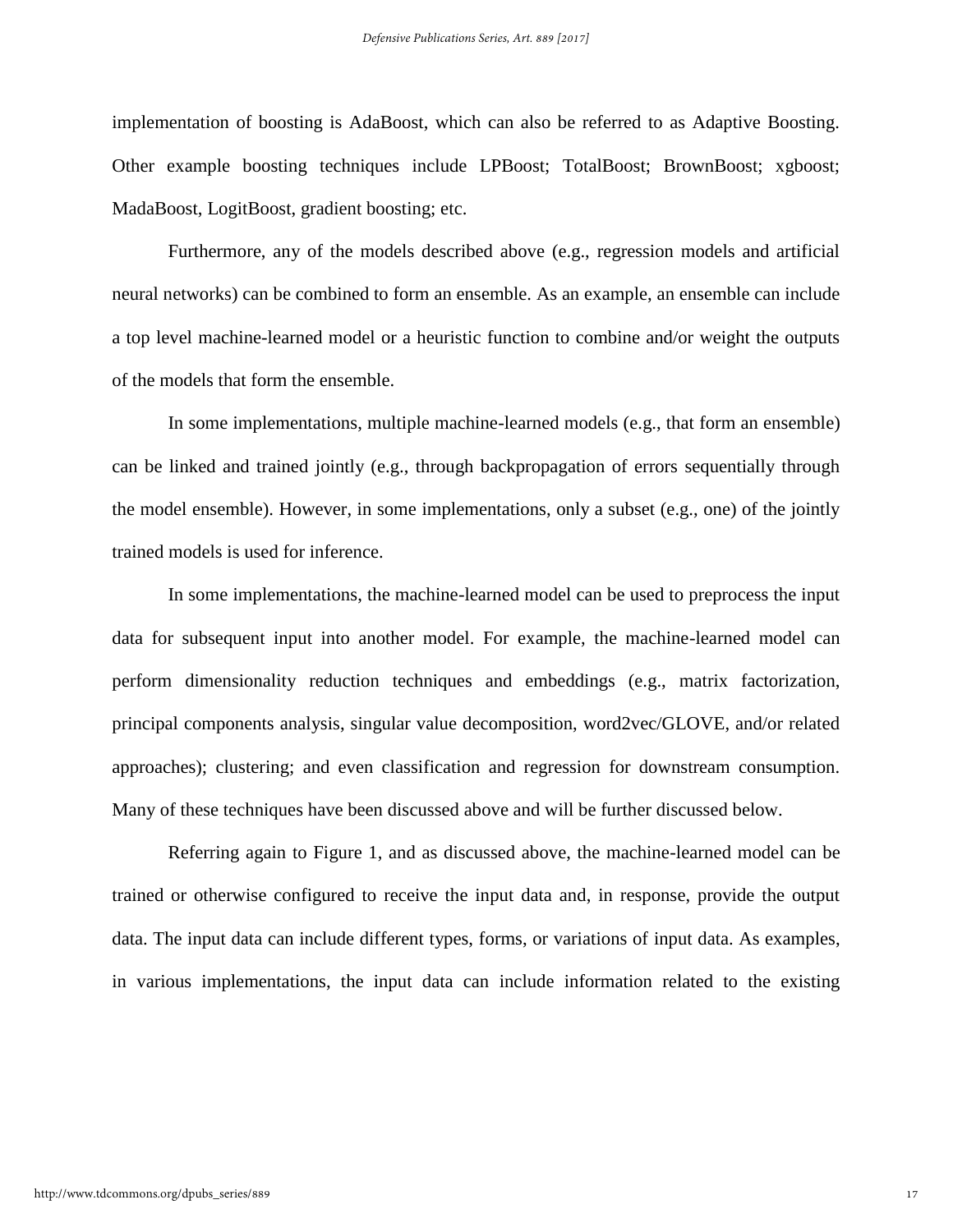blockchain ledger, information related to the competing set of unconfirmed ledgers, and/or any other verifiers existing within the blockchain network. For example, information related to the existing blockchain ledger can include length of the blockchain, number of orphan blocks, length of orphan blocks, and/or other suitable data about the existing blockchain ledger. Information related to the competing set of unconfirmed ledgers can include stakes placed on each competing ledger, the length of the competing ledgers, ID and amount of currency staked on the competing ledgers, location of stakeholders, latency of stakeholders, other information about stakeholders, and/or other information relating to the competing set of unconfirmed ledgers.

In some implementations, the machine-learned model can receive and use the input data in its raw form. In some implementations, the raw input data can be preprocessed. Thus, in addition or alternatively to the raw input data, the machine-learned model can receive and use the preprocessed input data.

In some implementations, preprocessing the input data can include extracting one or more additional features from the raw input data. For example, feature extraction techniques can be applied to the input data to generate one or more new, additional features. Example feature extraction techniques include edge detection; corner detection; blob detection; ridge detection; scale-invariant feature transform; motion detection; optical flow; Hough transform; etc.

In some implementations, the extracted features can include or be derived from transformations of the input data into other domains and/or dimensions. As an example, the extracted features can include or be derived from transformations of the input data into the frequency domain. For example, wavelet transformations and/or fast Fourier transforms can be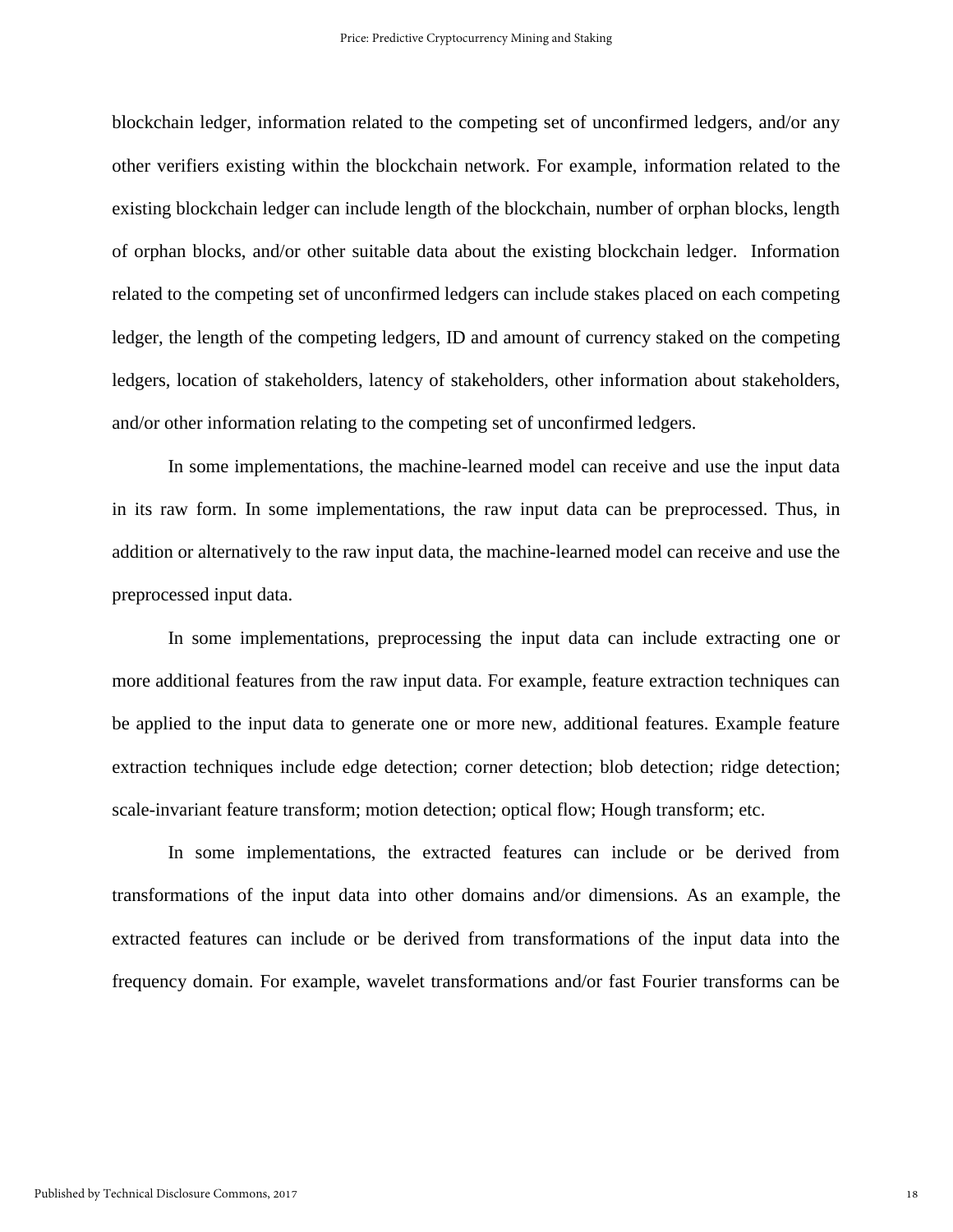performed on the input data to generate additional features.

In some implementations, the extracted features can include statistics calculated from the input data or certain portions or dimensions of the input data. Example statistics include the mode, mean, maximum, minimum, or other metrics of the input data or portions thereof.

In some implementations, as described above, the input data can be sequential in nature. In some instances, the sequential input data can be generated by sampling or otherwise segmenting a stream of input data. As one example, frames can be extracted from a video. In some implementations, sequential data can be made non-sequential through summarization.

As another example preprocessing technique, portions of the input data can be imputed. For example, additional synthetic input data can be generated through interpolation and/or extrapolation.

As another example preprocessing technique, some or all of the input data can be scaled, standardized, normalized, generalized, and/or regularized. Example regularization techniques include ridge regression; least absolute shrinkage and selection operator (LASSO); elastic net; least-angle regression; cross-validation; L1 regularization; L2 regularization; etc. As one example, some or all of the input data can be normalized by subtracting the mean across a given dimension's feature values from each individual feature value and then dividing by the standard deviation or other metric.

As another example preprocessing technique, some or all or the input data can be quantized or discretized. As yet another example, qualitative features or variables included in the input data can be converted to quantitative features or variables. For example, one hot encoding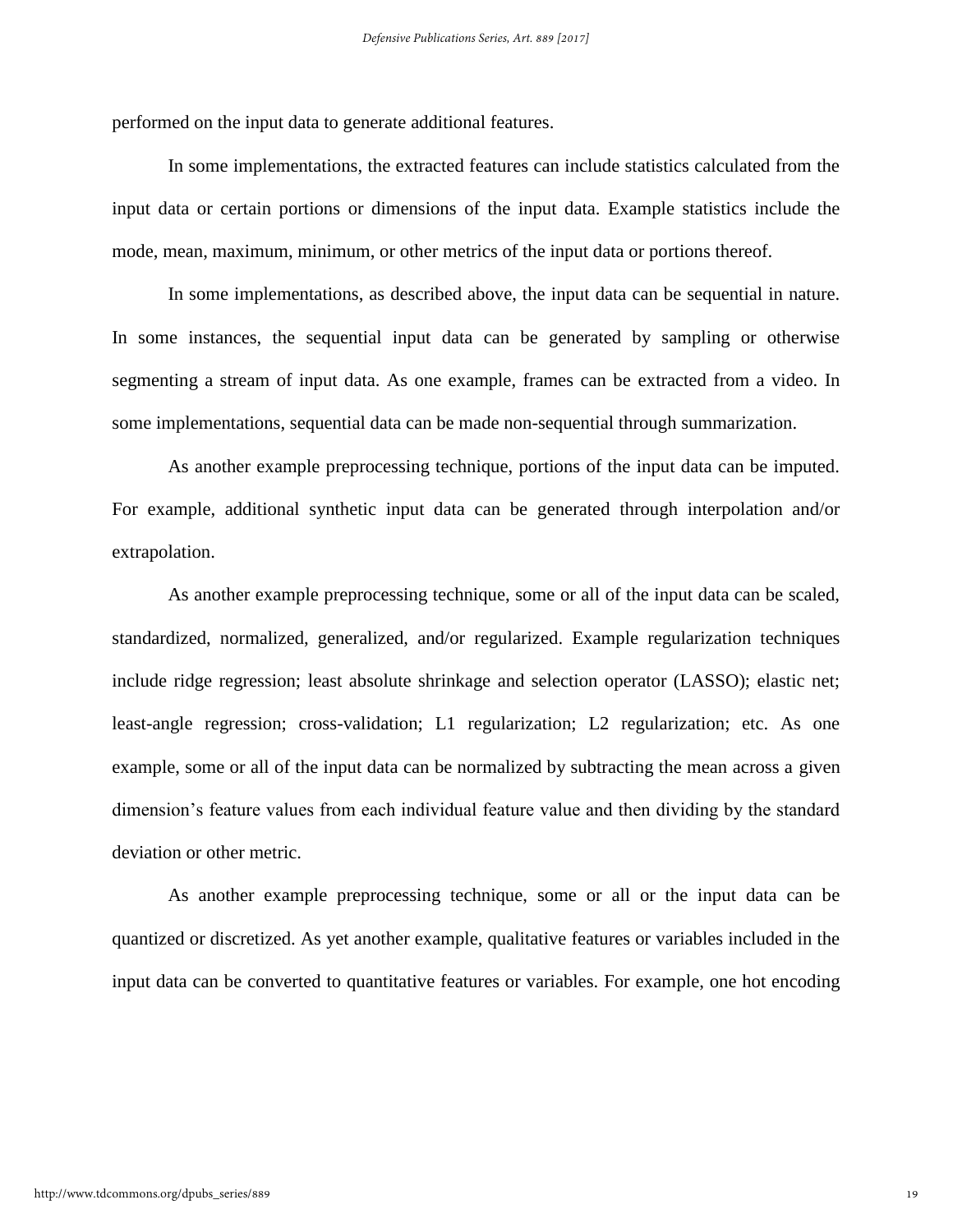can be performed.

In some implementations, dimensionality reduction techniques can be applied to the input data prior to input into the machine-learned model. Several examples of dimensionality reduction techniques are provided above, including, for example, principal component analysis; kernel principal component analysis; graph-based kernel principal component analysis; principal component regression; partial least squares regression; Sammon mapping; multidimensional scaling; projection pursuit; linear discriminant analysis; mixture discriminant analysis; quadratic discriminant analysis; generalized discriminant analysis; flexible discriminant analysis; autoencoding; etc.

In some implementations, during training, the input data can be intentionally deformed in any number of ways to increase model robustness, generalization, or other qualities. Example techniques to deform the input data include adding noise; changing color, shade, or hue; magnification; segmentation; amplification; etc.

Referring again to Figure 1, in response to receipt of the input data, the machine-learned model can provide the output data. The output data can include different types, forms, or variations of output data. As examples, in various implementations, the output data can include a prediction of which of a competing set of unconfirmed ledgers is likely to be confirmed into a blockchain ledger. For example, the machine-learned model can predict for likelihood (e.g., probability) that a particular ledger will be verified into a source-of-truth central blockchain. Thus, a likelihood can be predicted for each of one or more unconfirmed ledgers. The predicted likelihood(s) can be predicted for each ledger individually or the predicted likelihoods can be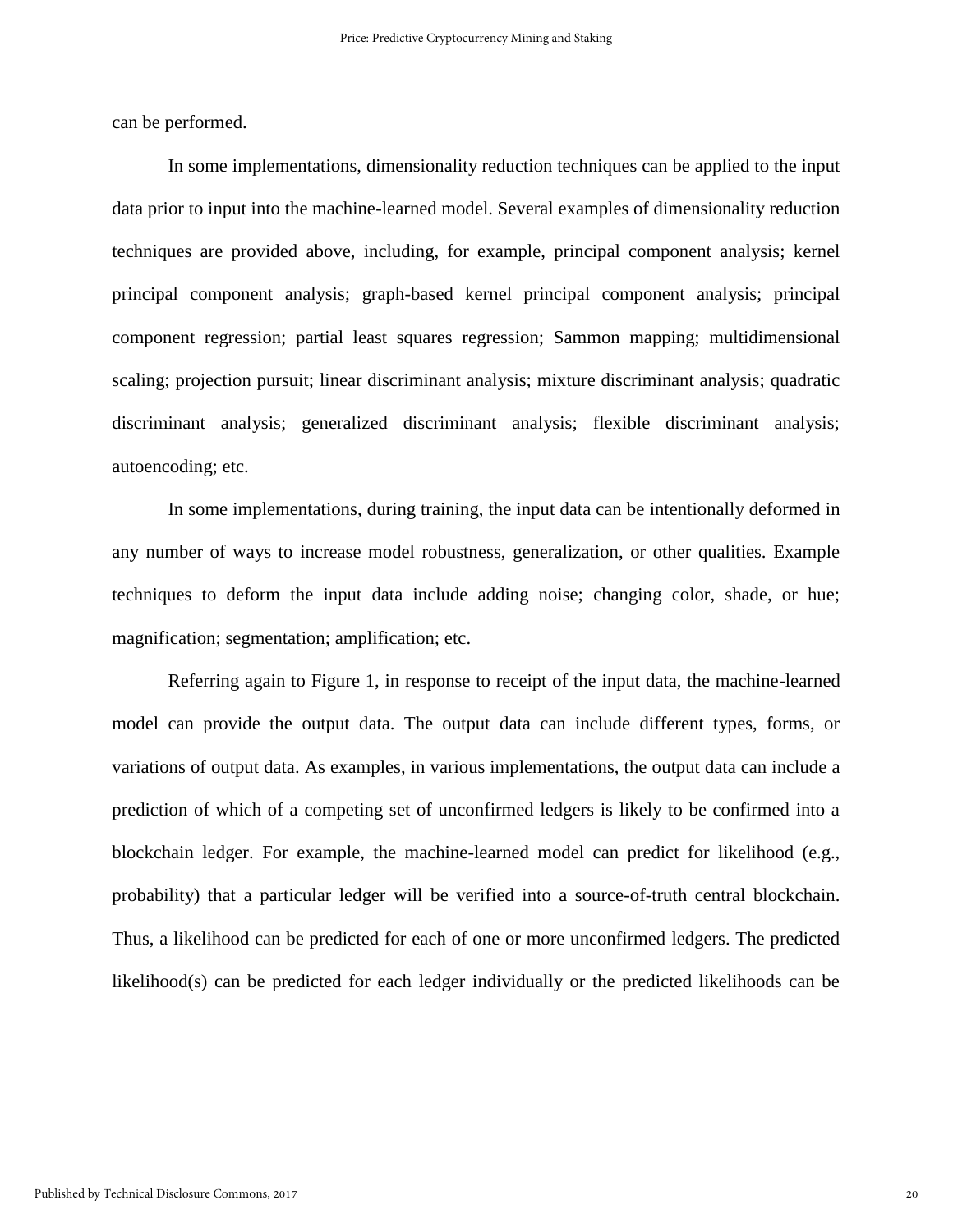predicted as a set (e.g., a probability that one will be confirmed over the other(s) in the set).

In one example, the model may predict that the longer of a set of unconfirmed ledgers is likely to be confirmed into a blockchain ledger. As another example, the machine-learned model may predict that the unconfirmed ledger with the highest stake is likely to be confirmed into the blockchain. As yet another example, the machine-learned model may predict that the unconfirmed ledger with the highest number of stakes is likely to be confirmed into the blockchain ledger. As a further example, the machine-learned model may predict that an unconfirmed ledger with stakes (e.g. a large number or majority of stakes) from a disreputable location (e.g. a country with lax network security) or stakes from a low latency are not likely to be confirmed into the blockchain ledger.

As discussed above, in some implementations, the output data can include various types of classification data (e.g., binary classification, multiclass classification, single label, multilabel, discrete classification, regressive classification, probabilistic classification, etc.) or can include various types of regressive data (e.g., linear regression, polynomial regression, nonlinear regression, simple regression, multiple regression, etc.). In other instances, the output data can include clustering data, anomaly detection data, recommendation data, or any of the other forms of output data discussed above.

In some implementations, the output data can influence downstream processes or decision making. As one example, in some implementations, the output data can be interpreted and/or acted upon by a rules-based regulator.

Thus, the present disclosure provides systems and methods that include or otherwise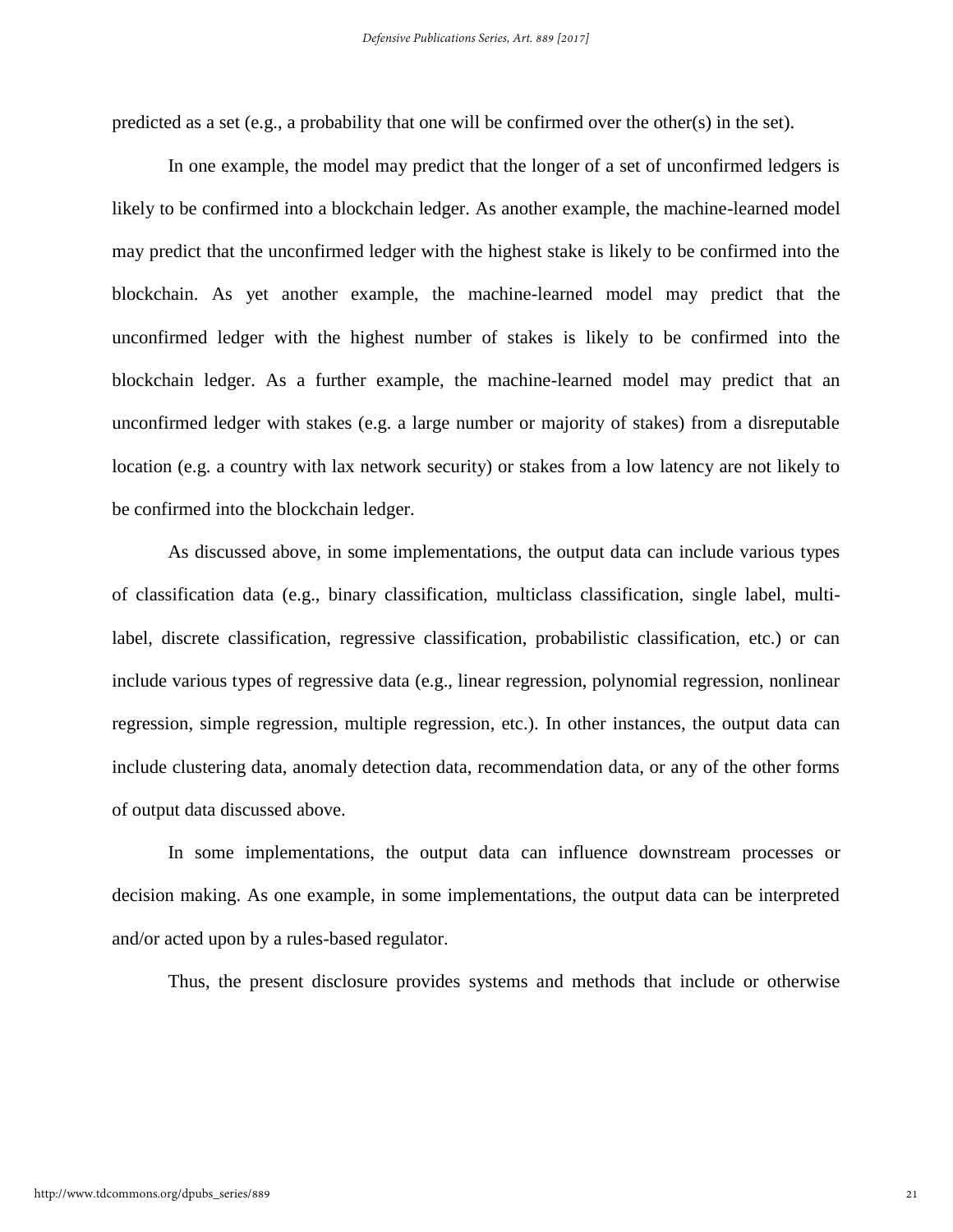leverage one or more machine-learned models to predict the likelihood that a block within a blockchain system will be verified based on characteristics of the block. Any of the different types or forms of input data described above can be combined with any of the different types or forms of machine-learned models described above to provide any of the different types or forms of output data described above.

The systems and methods of the present disclosure can be implemented by or otherwise executed on one or more computing devices. Example computing devices include user computing devices (e.g., laptops, desktops, and mobile computing devices such as tablets, smartphones, wearable computing devices, etc.); embedded computing devices (e.g., devices embedded within a vehicle, camera, image sensor, industrial machine, satellite, gaming console or controller, or home appliance such as a refrigerator, thermostat, energy meter, home energy manager, smart home assistant, etc.); server computing devices (e.g., database servers, parameter servers, file servers, mail servers, print servers, web servers, game servers, application servers, etc.); dedicated, specialized model processing or training devices; virtual computing devices; other computing devices or computing infrastructure; or combinations thereof.

Thus, in some implementations, the machine-learned model can be stored at and/or implemented locally by an embedded device or a user computing device such as a mobile device. Output data obtained through local implementation of the machine-learned model at the embedded device or the user computing device can be used to improve performance of the embedded device or the user computing device (e.g., an application implemented by the embedded device or the user computing device). As one example, Figure 2 illustrates a block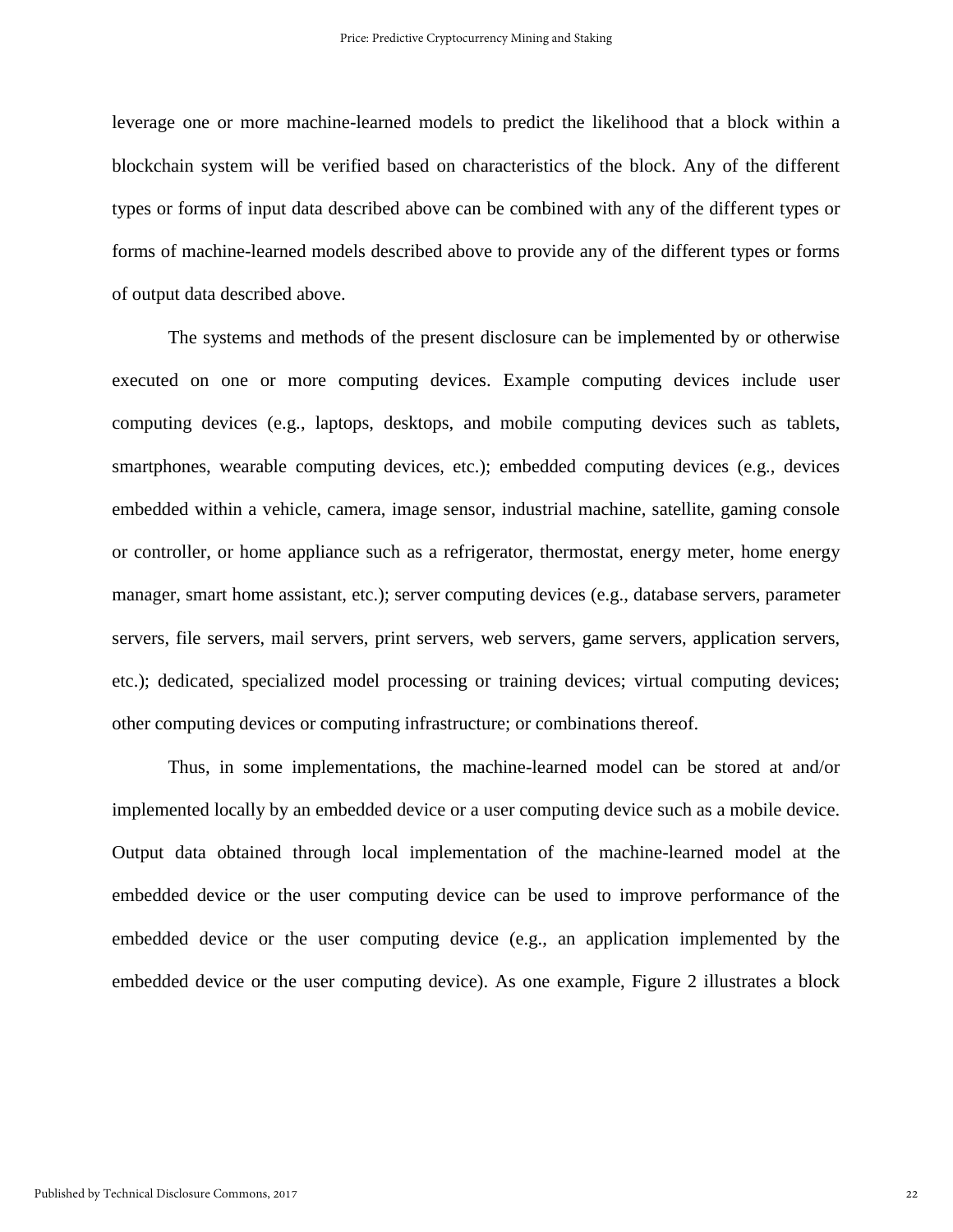diagram of an example computing device that stores and implements a machine-learned model locally.

In other implementations, the machine-learned model can be stored at and/or implemented by a server computing device. In some instances, output data obtained through implementation of the machine-learned model at the server computing device can be used to improve other server tasks or can be used by other non-user devices to improve services performed by or for such other non-user devices. For example, the output data can improve other downstream processes performed by the server computing device for a user computing device or embedded computing device. In other instances, output data obtained through implementation of the machine-learned model at the server computing device can be sent to and used by a user computing device, an embedded computing device, or some other client device. For example, the server computing device can be said to perform machine learning as a service. As one example, Figure 3 illustrates a block diagram of an example client computing device that can communicate over a network with an example server computing system that includes a machine-learned model.

In yet other implementations, different respective portions of the machine-learned model can be stored at and/or implemented by some combination of a user computing device; an embedded computing device; a server computing device; etc.

Computing devices can perform graph processing techniques or other machine learning techniques using one or more machine learning platforms, frameworks, and/or libraries, such as, for example, TensorFlow, Caffe/Caffe2, Theano, Torch/PyTorch, MXnet, CNTK, etc.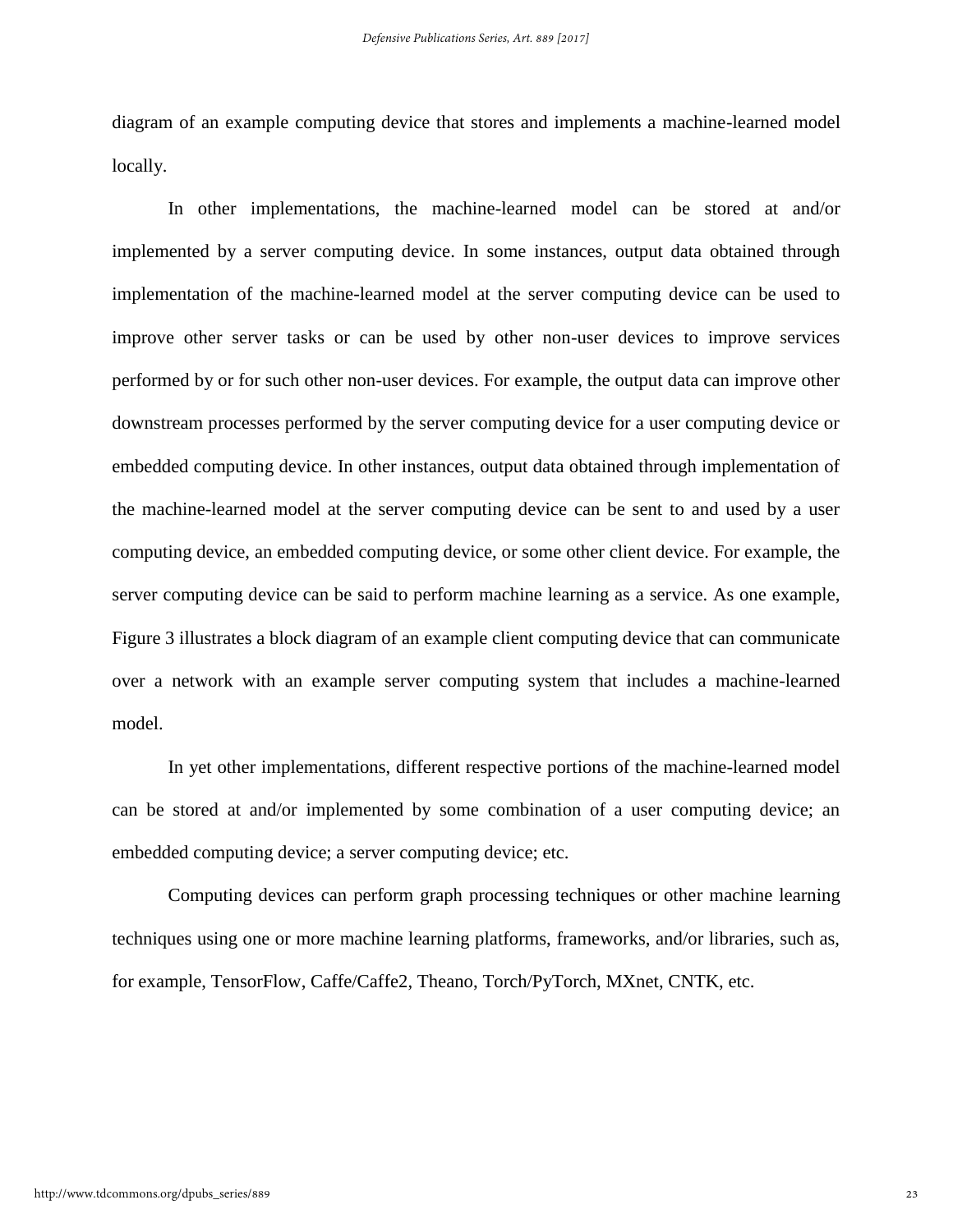Computing devices can be distributed at different physical locations and connected via one or more networks. Distributed computing devices can operate according to sequential computing architectures, parallel computing architectures, or combinations thereof. In one example, distributed computing devices can be controlled or guided through use of a parameter server.

In some implementations, multiple instances of the machine-learned model can be parallelized to provide increased processing throughput. For example, the multiple instances of the machine-learned model can be parallelized on a single processing device or computing device or parallelized across multiple processing devices or computing devices.

Each computing device that implements the machine-learned model or other aspects of the present disclosure can include a number of hardware components that enable performance of the techniques described herein. For example, each computing device can include one or more memory devices that store some or all of the machine-learned model. For example, the machinelearned model can be a structured numerical representation that is stored in memory. The one or more memory devices can also include instructions for implementing the machine-learned model or performing other operations. Example memory devices include RAM, ROM, EEPROM, EPROM, flash memory devices, magnetic disks, etc., and combinations thereof.

Each computing device can also include one or more processing devices that implement some or all of the machine-learned model and/or perform other related operations. Example processing devices include one or more of: a central processing unit (CPU); a visual processing unit (VPU); a graphics processing unit (GPU); a tensor processing unit (TPU); a neural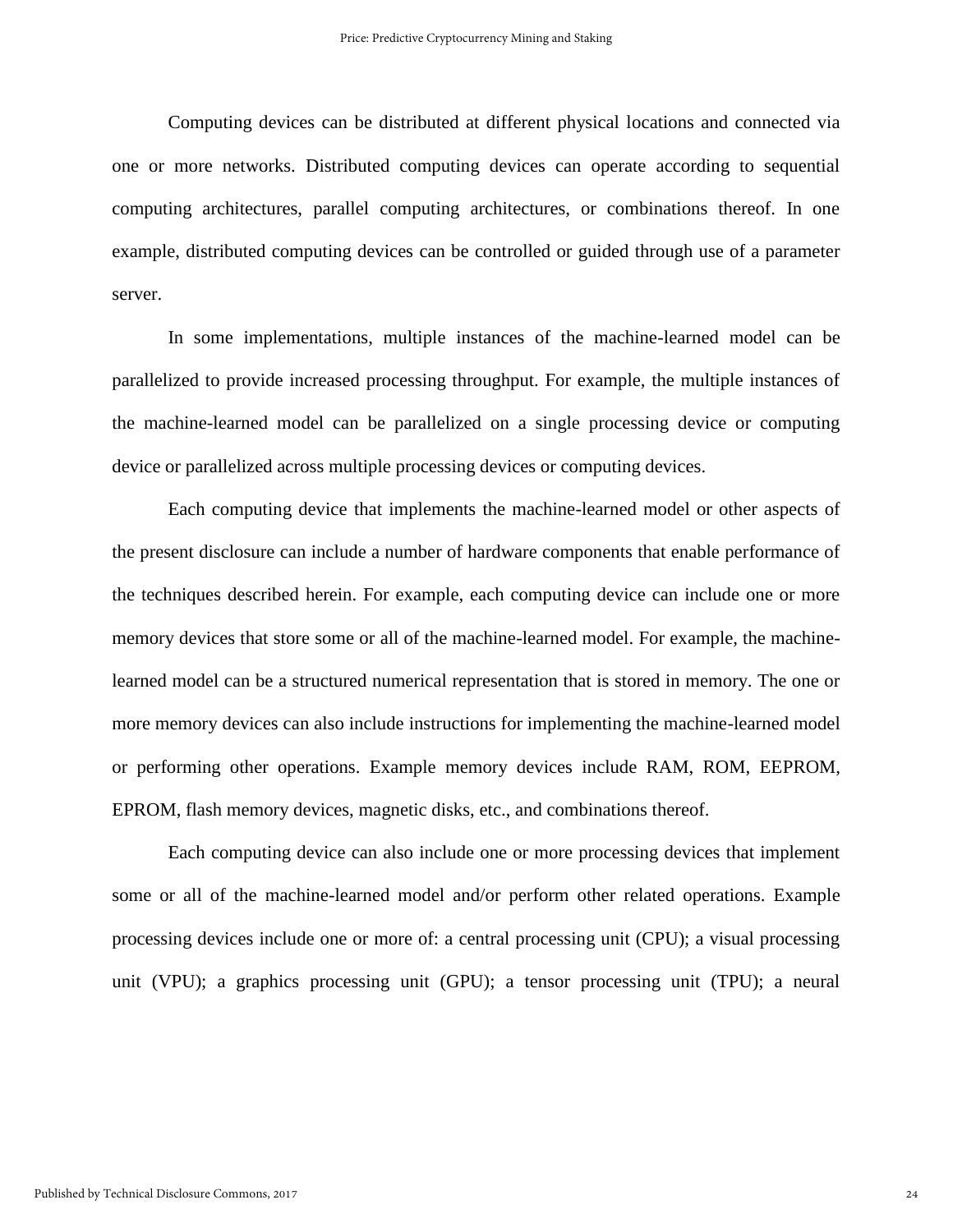processing unit (NPU); a neural processing engine; a core of a CPU, VPU, GPU, TPU, NPU or other processing device; an application specific integrated circuit (ASIC); a field programmable gate array (FPGA); a co-processor; a controller; or combinations of the processing devices described above. Processing devices can be embedded within other hardware components such as, for example, an image sensor, accelerometer, etc.

Hardware components (e.g., memory devices and/or processing devices) can be spread across multiple physically distributed computing devices and/or virtually distributed computing systems.

In some implementations, the machine-learned models described herein can be trained at a training computing system and then provided for storage and/or implementation at one or more computing devices, as described above. For example, a model trainer can be located at the training computing system. The training computing system can be included in or separate from the one or more computing devices that implement the machine-learned model. As one example, Figure 4 illustrates a block diagram of an example computing device in communication with an example training computing system that includes a model trainer.

In some implementations, the model can be trained in an offline fashion or an online fashion. In offline training (also known as batch learning), a model is trained on the entirety of a static set of training data. In online learning, the model is continuously trained (or re-trained) as new training data becomes available (e.g., while the model is used to perform inference).

In some implementations, the model trainer can perform centralized training of the machine-learned models (e.g., based on a centrally stored dataset). In other implementations,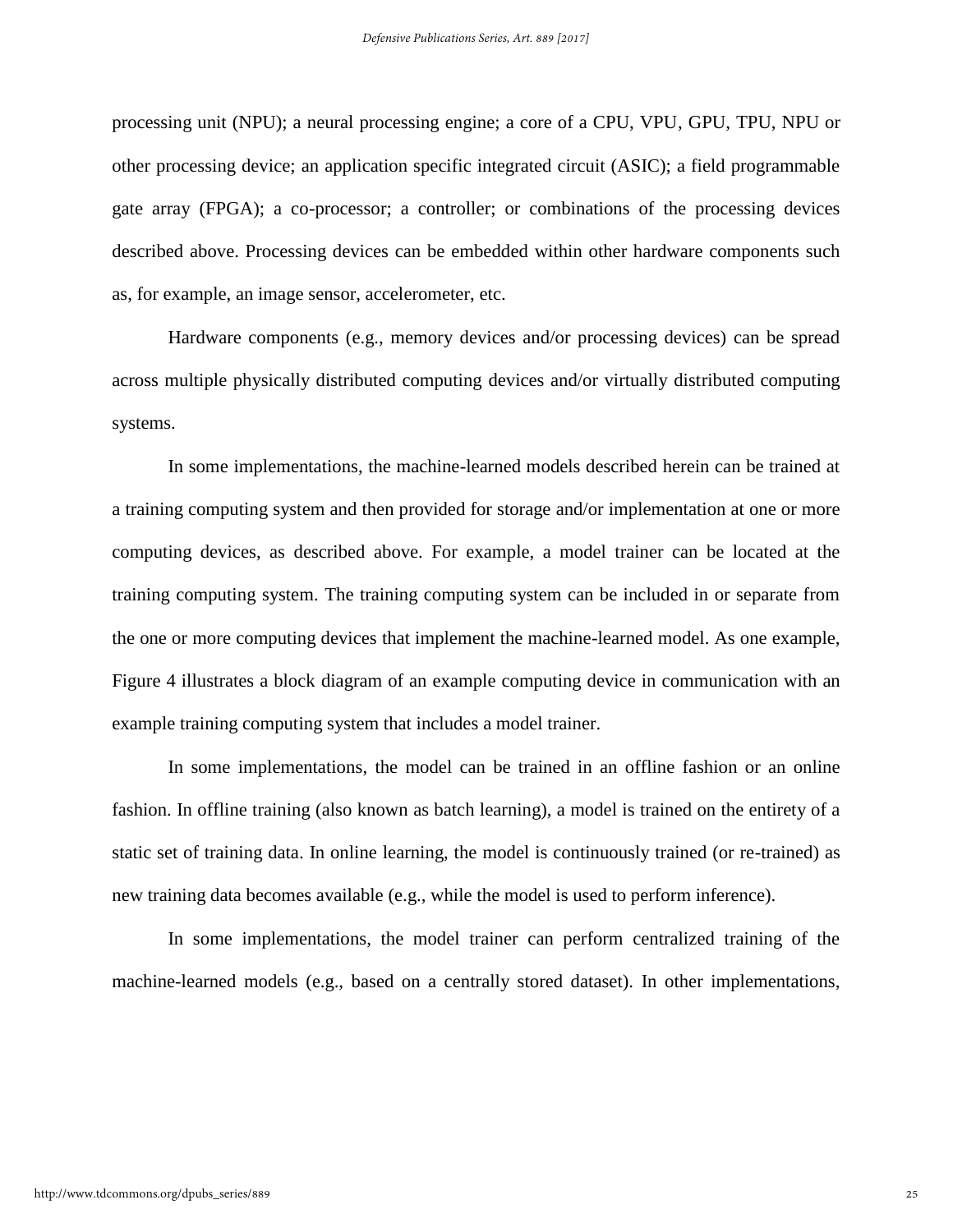decentralized training techniques such as distributed training, federated learning, or the like can be used to train, update, or personalize the machine-learned models.

The machine-learned models described herein can be trained according to one or more of various different training types or techniques. For example, in some implementations, the machine-learned models can be trained using supervised learning, in which the machine-learned model is trained on a training dataset that includes instances or examples that have labels. The labels can be manually applied by experts, generated through crowd-sourcing, or provided by other techniques (e.g., by physics-based or complex mathematical models). In some implementations, if the user has provided consent, the training examples can be provided by the user computing device. In some implementations, this process can be referred to as personalizing the model.

As one example, Figure 5 illustrates a block diagram of an example training process in which a machine-learned model is trained on training data that includes example input data that has labels. Training processes other than the example process depicted in Figure 5 can be used as well.

In some implementations, training data can include examples of the input data that have been assigned labels that correspond to the output data. For example, the machine-learned model can be trained on example sets of competing unconfirmed blockchain ledger features (e.g. stakes, length of blockchain, characteristics about stakeholders, etc.) and other input data that is labeled with the known valid ledger.

In some implementations, the machine-learned model can be trained by optimizing an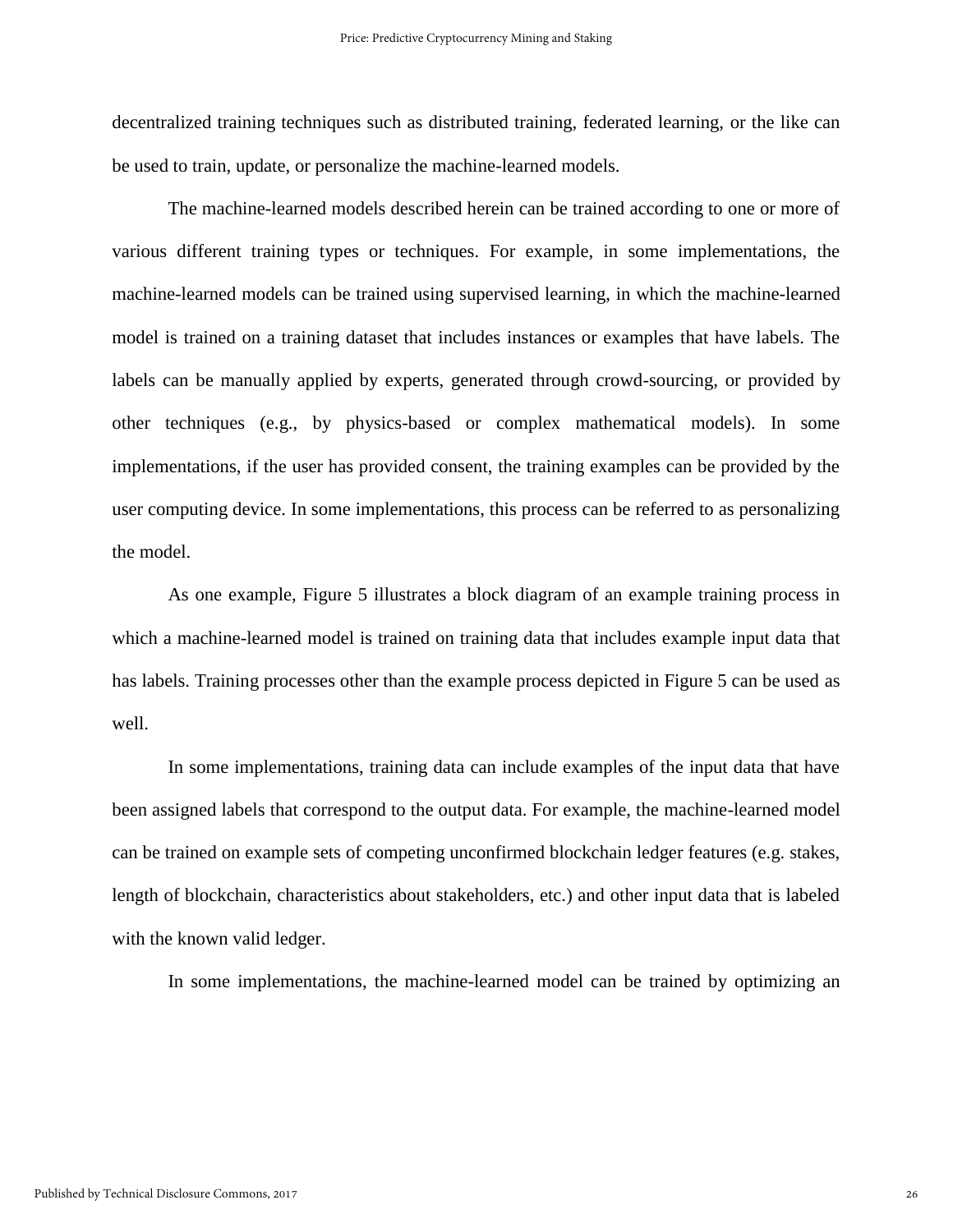objective function. For example, in some implementations, the objective function can be or include a loss function that compares (e.g., determines a difference between) output data generated by the model from the training data and labels (e.g., ground-truth labels) associated with the training data. For example, the loss function can evaluate a sum or mean of squared differences between the output data and the labels. As another example, the objective function can be or include a cost function that describes a cost of a certain outcome or output data. Other objective functions can include margin-based techniques such as, for example, triplet loss or maximum-margin training.

One or more of various optimization techniques can be performed to optimize the objective function. For example, the optimization technique(s) can minimize or maximize the objective function. Example optimization techniques include Hessian-based techniques and gradient-based techniques, such as, for example, coordinate descent; gradient descent (e.g., stochastic gradient descent); subgradient methods; etc. Other optimization techniques include black box optimization techniques and heuristics.

In some implementations, backward propagation of errors can be used in conjunction with an optimization technique (e.g., gradient based techniques) to train a model (e.g., a multilayer model such as an artificial neural network). For example, an iterative cycle of propagation and model parameter (e.g., weights) update can be performed to train the model. Example backpropagation techniques include truncated backpropagation through time, Levenberg-Marquardt backpropagation, etc.

In some implementations, the machine-learned models described herein can be trained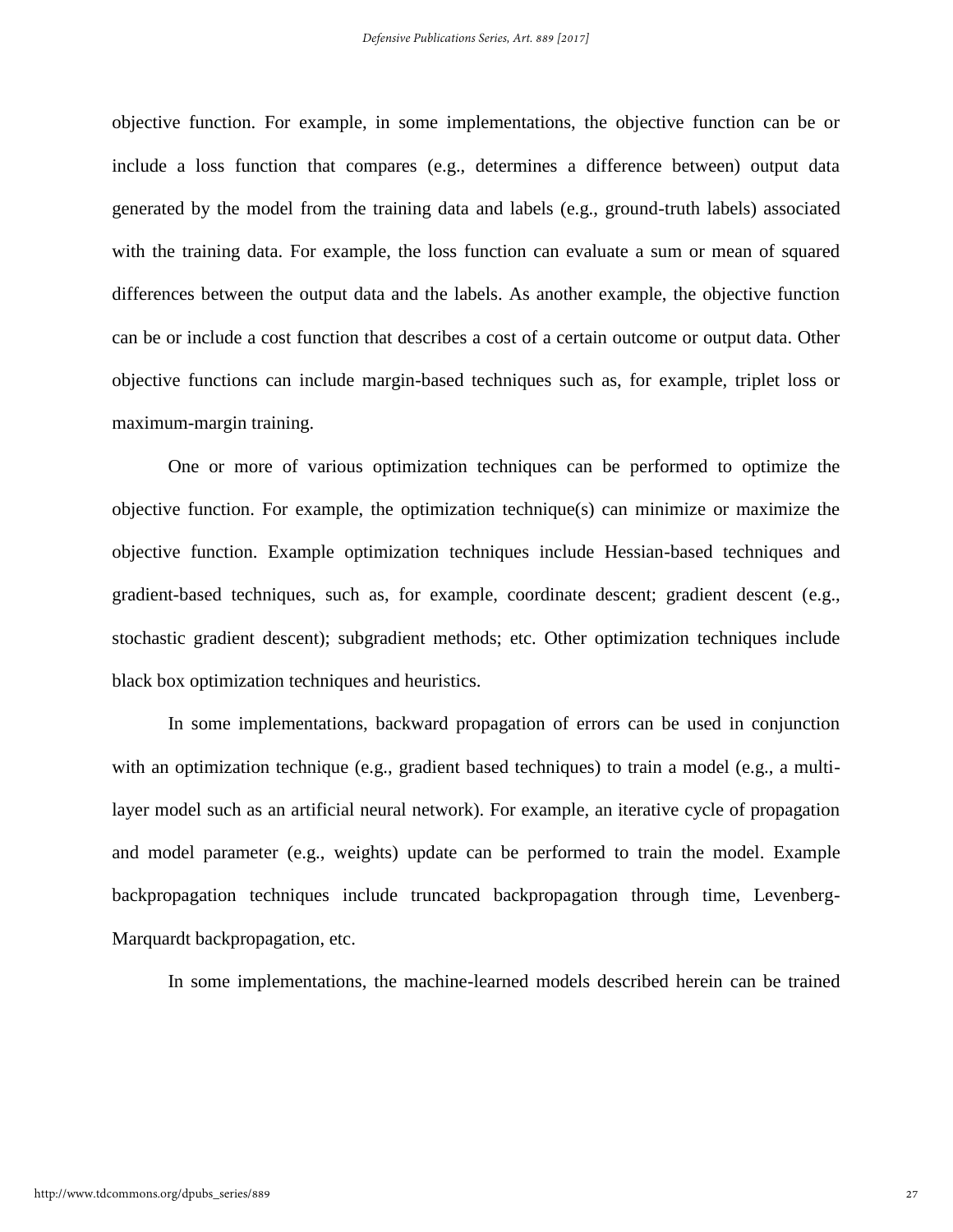using unsupervised learning techniques. Unsupervised learning can include inferring a function to describe hidden structure from unlabeled data. For example, a classification or categorization may not be included in the data. Unsupervised learning techniques can be used to produce machine-learned models capable of performing clustering, anomaly detection, learning latent variable models, or other tasks.

In some implementations, the machine-learned models described herein can be trained using semi-supervised techniques which combine aspects of supervised learning and unsupervised learning.

In some implementations, the machine-learned models described herein can be trained or otherwise generated through evolutionary techniques or genetic algorithms.

In some implementations, the machine-learned models described herein can be trained using reinforcement learning. In reinforcement learning, an agent (e.g., model) can take actions in an environment and learn to maximize rewards and/or minimize penalties that result from such actions. Reinforcement learning can differ from the supervised learning problem in that correct input/output pairs are not presented, nor sub-optimal actions explicitly corrected.

In some implementations, one or more generalization techniques can be performed during training to improve the generalization of the machine-learned model. Generalization techniques can help reduce overfitting of the machine-learned model to the training data. Example generalization techniques include dropout techniques; weight decay techniques; batch normalization; early stopping; subset selection; stepwise selection; etc.

In some implementations, the machine-learned models described herein can include or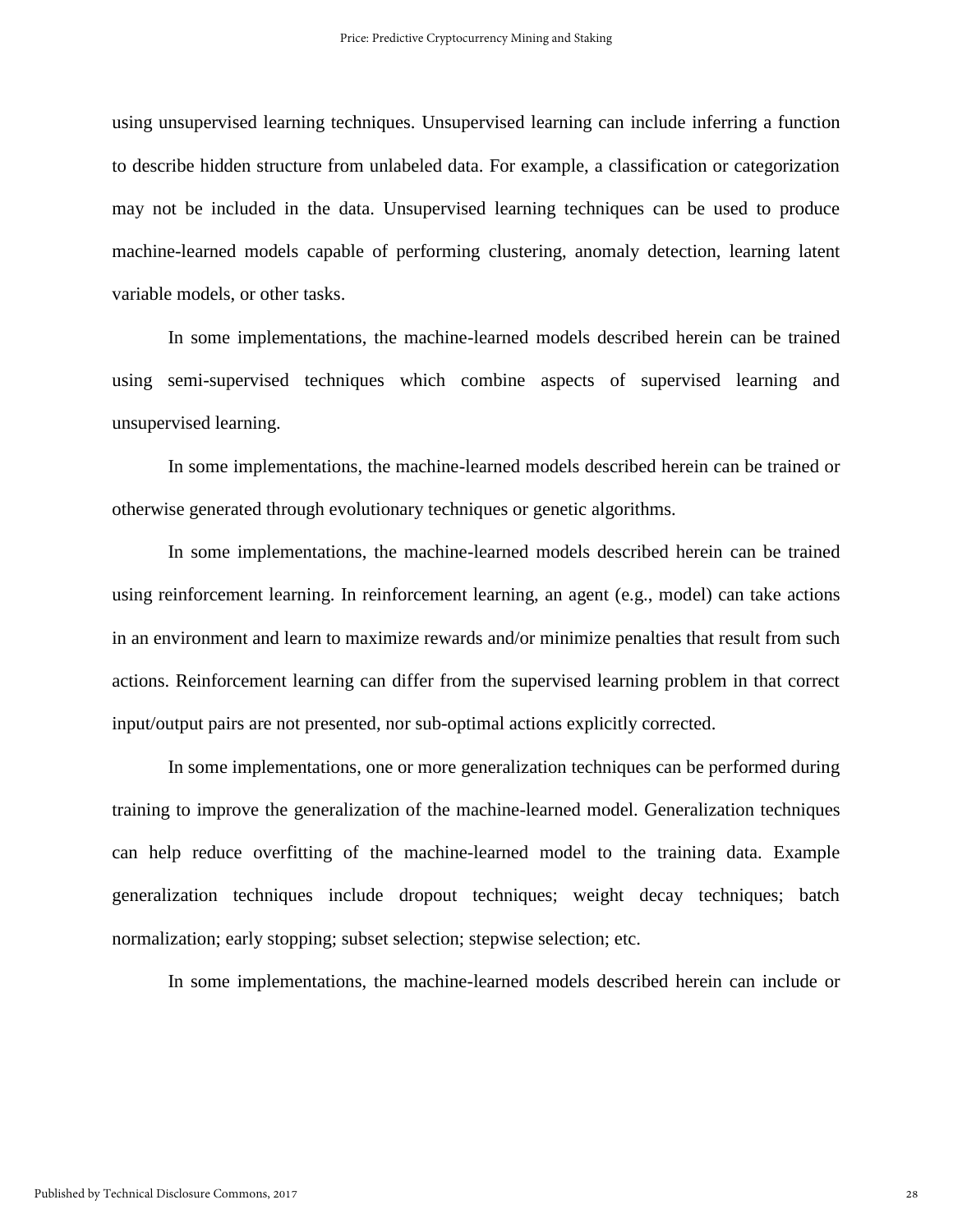otherwise be impacted by a number of hyperparameters, such as, for example, learning rate, number of layers, number of nodes in each layer, number of leaves in a tree, number of clusters; etc. Hyperparameters can affect model performance. Hyperparameters can be hand selected or can be automatically selected through application of techniques such as, for example, grid search; black box optimization techniques (e.g., Bayesian optimization, random search, etc.); gradient-based optimization; etc. Example techniques and/or tools for performing automatic hyperparameter optimization include Hyperopt; Auto-WEKA; Spearmint; Metric Optimization Engine (MOE); etc.

In some implementations, various techniques can be used to optimize and/or adapt the learning rate when the model is trained. Example techniques and/or tools for performing learning rate optimization or adaptation include Adagrad; Adaptive Moment Estimation (ADAM); Adadelta; RMSprop; etc.

In some implementations, transfer learning techniques can be used to provide an initial model from which to begin training of the machine-learned models described herein.

In some implementations, the machine-learned models described herein can be included in different portions of computer-readable code on a computing device. In one example, the machine-learned model can be included in a particular application or program and used (e.g., exclusively) by such particular application or program. Thus, in one example, a computing device can include a number of applications and one or more of such applications can contain its own respective machine learning library and machine-learned model(s).

In another example, the machine-learned models described herein can be included in an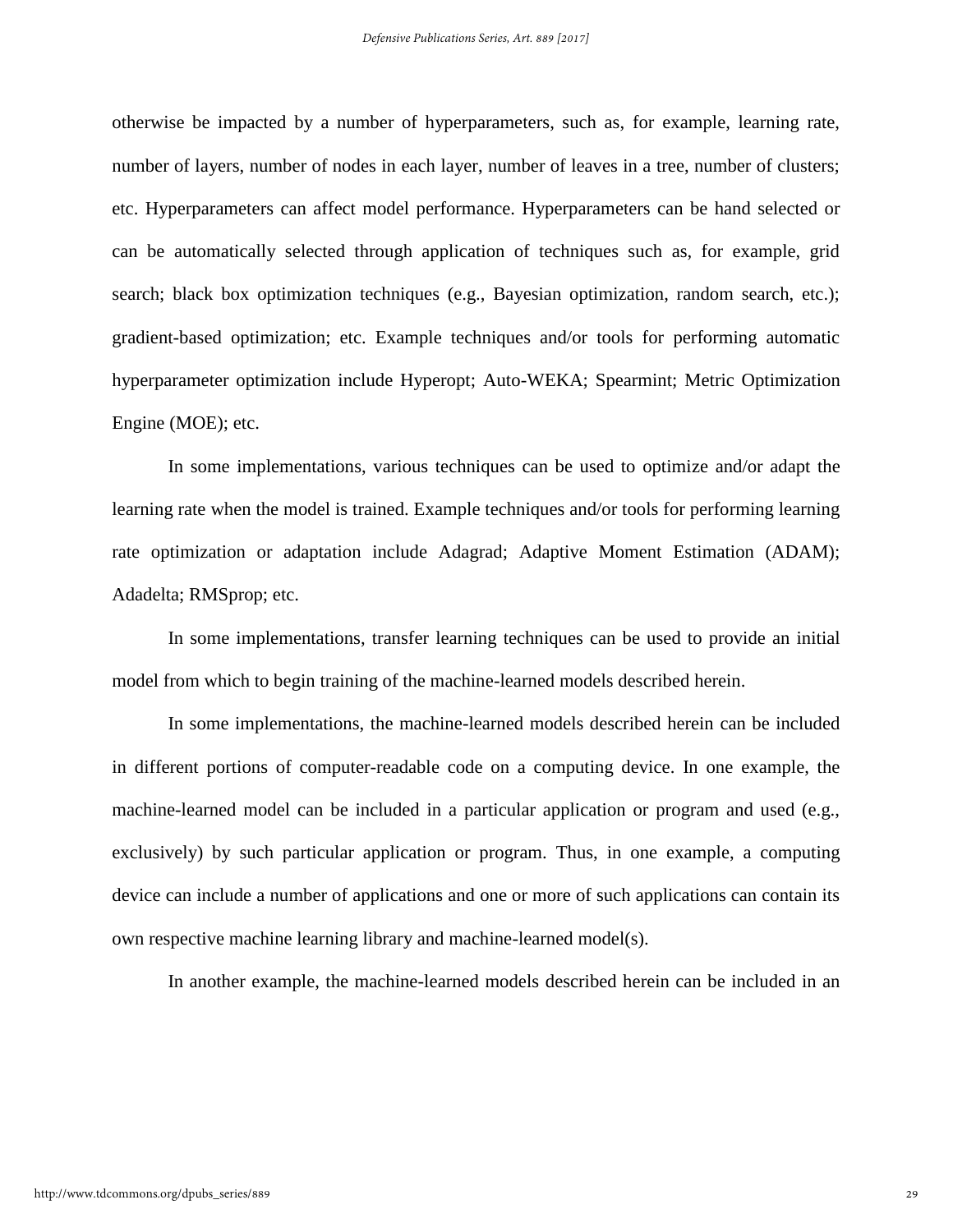operating system of a computing device (e.g., in a central intelligence layer of an operating system) and can be called or otherwise used by one or more applications that interact with the operating system. In some implementations, each application can communicate with the central intelligence layer (and model(s) stored therein) using an application programming interface (API) (e.g., a common, public API across all applications).

In some implementations, the central intelligence layer can communicate with a central device data layer. The central device data layer can be a centralized repository of data for the computing device. The central device data layer can communicate with a number of other components of the computing device, such as, for example, one or more sensors, a context manager, a device state component, and/or additional components. In some implementations, the central device data layer can communicate with each device component using an API (e.g., a private API).

The technology discussed herein makes reference to servers, databases, software applications, and other computer-based systems, as well as actions taken and information sent to and from such systems. The inherent flexibility of computer-based systems allows for a great variety of possible configurations, combinations, and divisions of tasks and functionality between and among components. For instance, processes discussed herein can be implemented using a single device or component or multiple devices or components working in combination. Databases and applications can be implemented on a single system or distributed across multiple systems. Distributed components can operate sequentially or in parallel.

In addition, the machine learning techniques described herein are readily interchangeable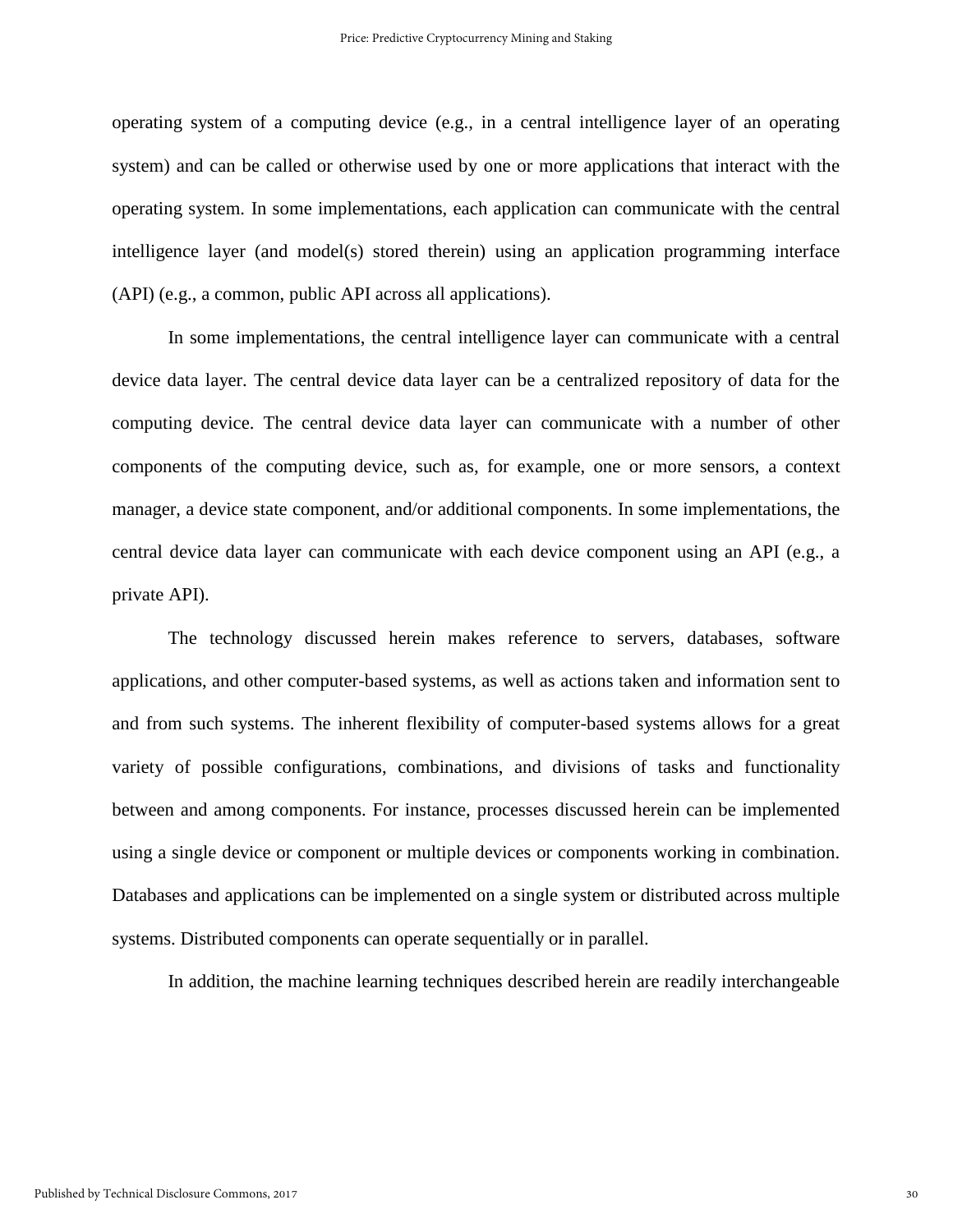and combinable. Although certain example techniques have been described, many others exist and can be used in conjunction with aspects of the present disclosure.

Thus, while the present subject matter has been described in detail with respect to various specific example implementations, each example is provided by way of explanation, not limitation of the disclosure. One of ordinary skill in the art can readily make alterations to, variations of, and equivalents to such implementations. Accordingly, the subject disclosure does not preclude inclusion of such modifications, variations and/or additions to the present subject matter as would be readily apparent to one of ordinary skill in the art. For instance, features illustrated or described as part of one implementation can be used with another implementation to yield a still further implementation.

A brief overview of example machine-learned models and associated techniques has been provided by the present disclosure. For additional details, readers should review the following references: *Machine Learning A Probabilistic Perspective* (Murphy); *Rules of Machine Learning: Best Practices for ML Engineering* (Zinkevich); *Deep Learning* (Goodfellow); *Reinforcement Learning: An Introduction* (Sutton); and *Artificial Intelligence: A Modern Approach* (Norvig).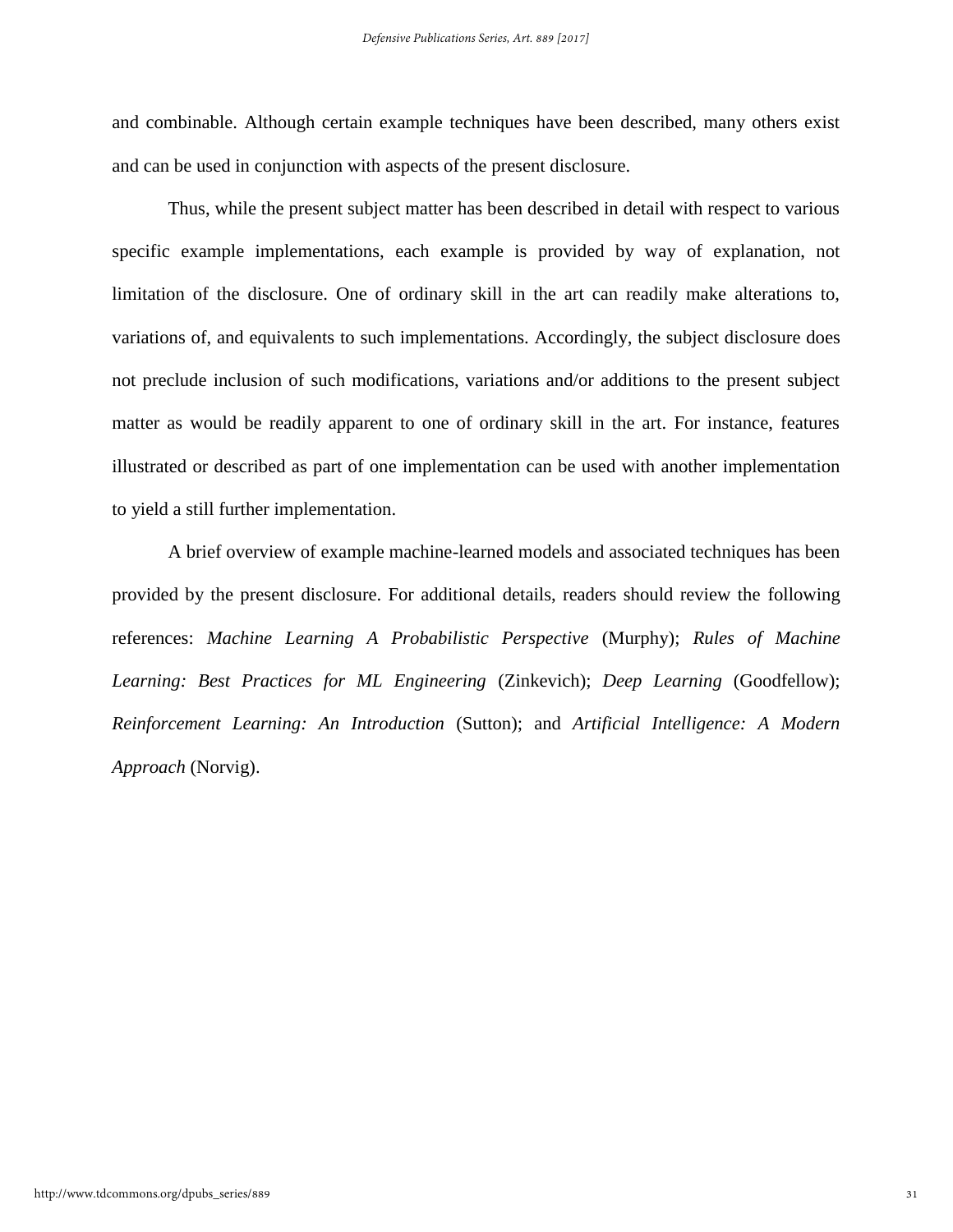#### **Figures**



# Figure 2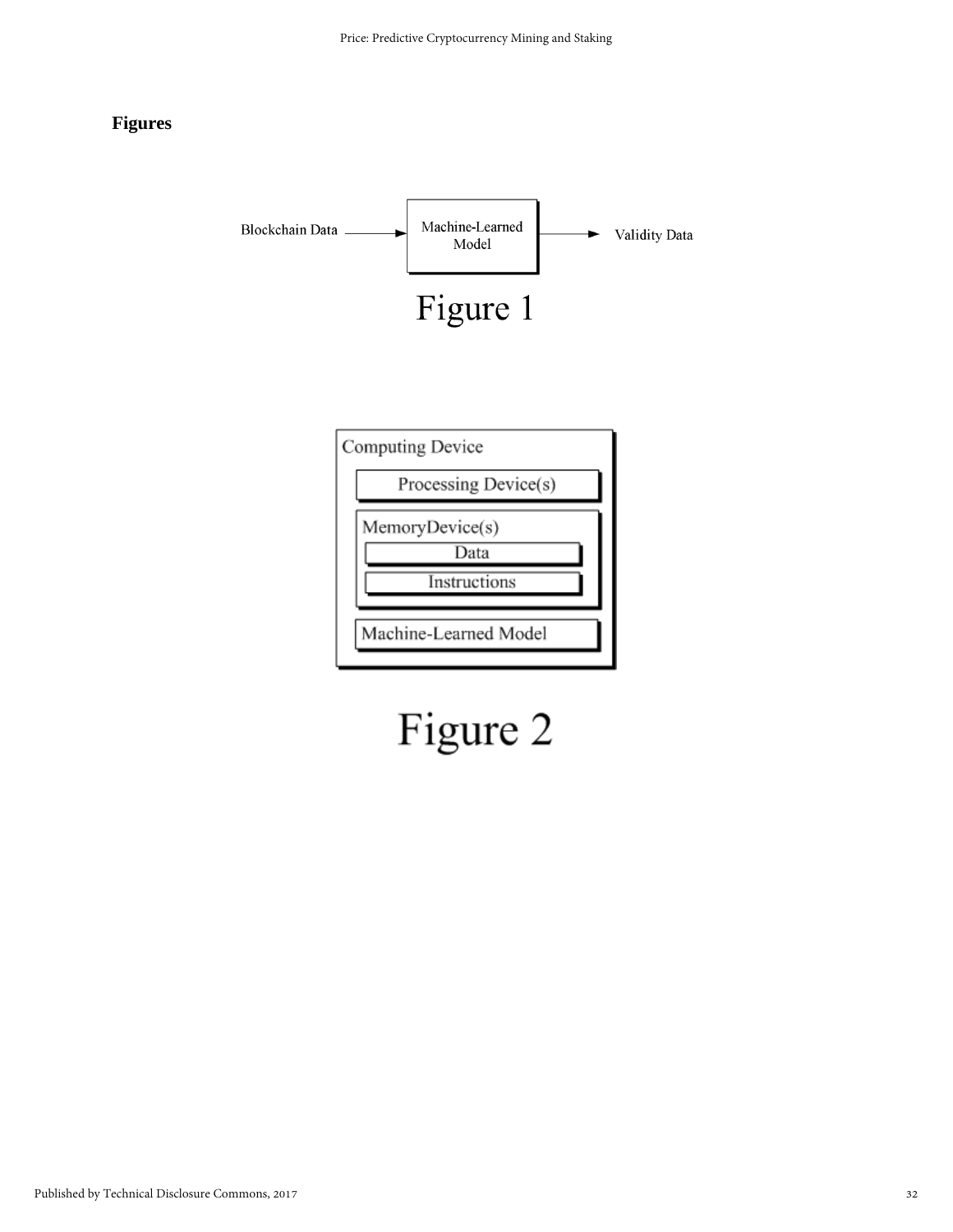

Figure 4